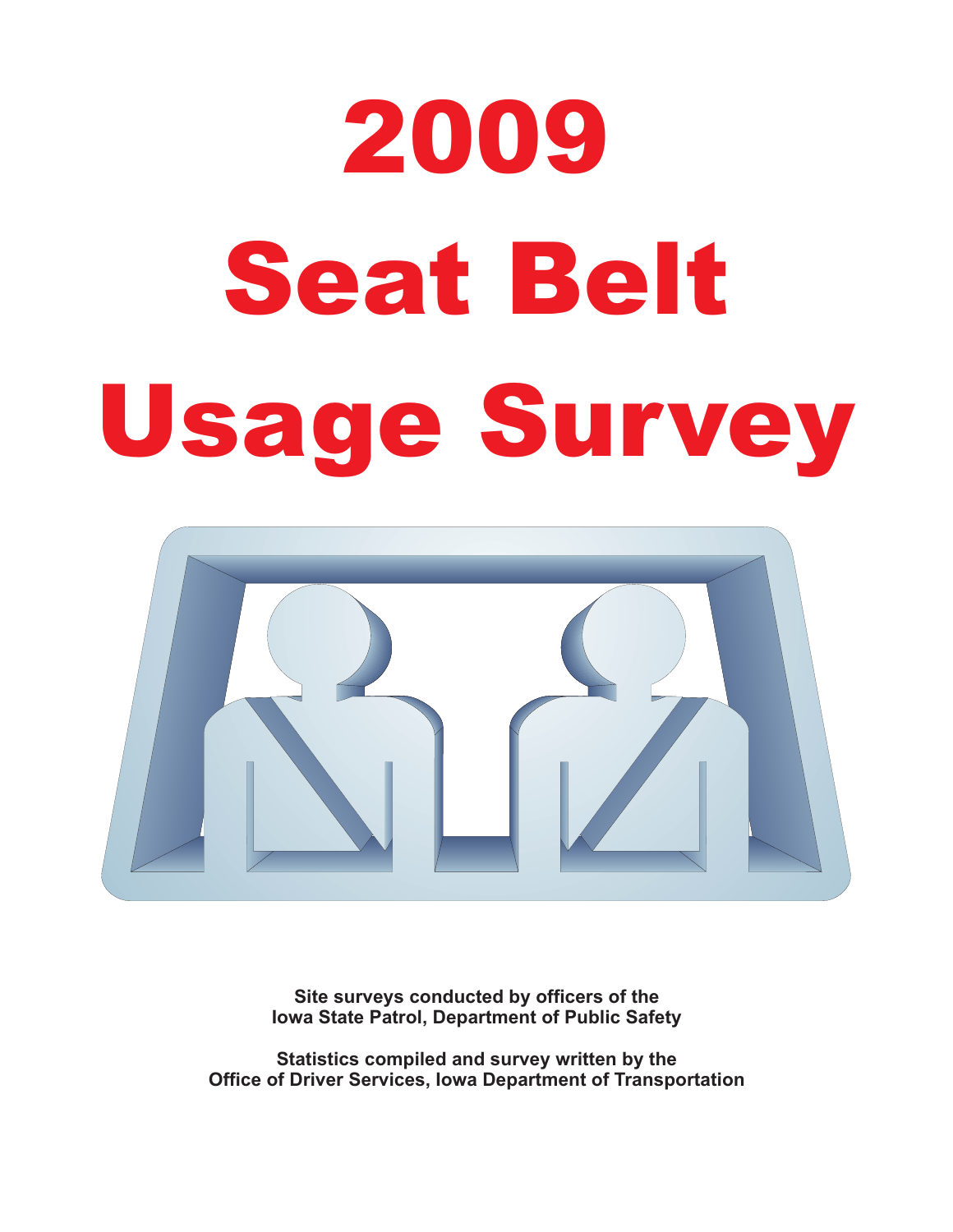#### 2009 Seat Belt Usage Survey List of Charts

| 1.  |  |
|-----|--|
| 2.  |  |
| 3.  |  |
| 4.  |  |
| 5.  |  |
| 6.  |  |
| 7.  |  |
| 8.  |  |
| 9.  |  |
| 10. |  |
| 11. |  |
| 12. |  |
| 13. |  |
| 14. |  |
| 15. |  |
| 16. |  |
| 17. |  |
| 18. |  |
| 19. |  |
| 20. |  |
| 21. |  |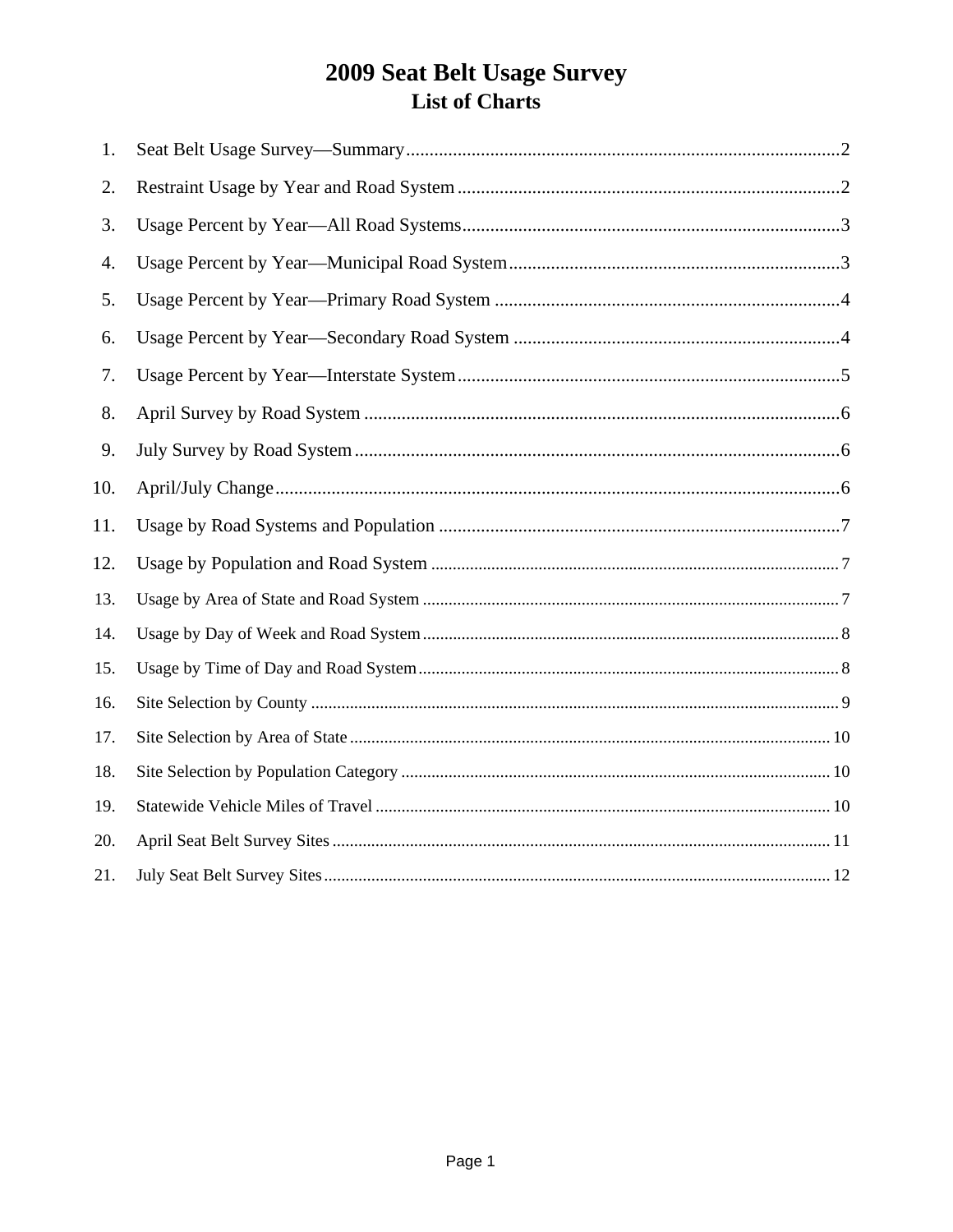#### **2010 Sat Belt Usage Survey 2009 Seat Belt Usage Survey**

**Chart 1 2009 Seat Belt Usage Survey--Summary**

| <b>Road System</b> | <b>April Usage</b> |             |            |                 | Change      |            |          |
|--------------------|--------------------|-------------|------------|-----------------|-------------|------------|----------|
|                    | <b>Observed</b>    | <b>Used</b> | Percentage | <b>Observed</b> | <b>Used</b> | Percentage |          |
| l Statewide Total  | 12.474             | 11.485      | 92.53%     | 11.907          | 11.010      | 93.07%     | 0.55%    |
| <b>Municipal</b>   | 4.962              | 4.534       | 91.37%     | 5.161           | 4.701       | 91.09%     | $-0.29%$ |
| Primary            | 4.921              | 4.522       | 91.89%     | 4.324           | 4.034       | 93.29%     | 1.40%    |
| Secondary          | 1.303              | 1.226       | 94.09%     | 1.109           | 1.043       | 94.05%     | $-0.04%$ |
| <b>Interstate</b>  | 1,288              | 1,203       | 93.40%     | 1,313           | 1,232       | 93.83%     | 0.43%    |

**Estimated statewide total April survey usage weighted by vehicles miles of travel and 95% confidence intervals for the estimated variance are +/- 0.15%** Estimated statewide total July survey usage weighted by vehicles miles of travel and 95% confidence intervals for the estimated variance are +/- 0.15%

|        | Restraint Usage by Tear and Road System |                     |         |                             |     |
|--------|-----------------------------------------|---------------------|---------|-----------------------------|-----|
| Survey |                                         | Statewide Municipal | Primary | <b>Secondary Interstate</b> |     |
| 06/86  | 27%                                     | 20%                 | 27%     | 24%                         | 43% |
| 09/86  | 46%                                     | 34%                 | 48%     | 42%                         | 62% |
| 04/87  | 63%                                     | 54%                 | 65%     | 64%                         | 69% |
| 09/87  | 56%                                     | 48%                 | 56%     | 55%                         | 67% |
| 09/88  | 55%                                     | 46%                 | 55%     | 52%                         | 69% |
| 09/89  | 59%                                     | 49%                 | 56%     | 61%                         | 72% |
| 09/90  | 61%                                     | 49%                 | 60%     | 61%                         | 76% |
| 09/91  | 68%                                     | 64%                 | 64%     | 64%                         | 79% |
| 09/92  | 71%                                     | 62%                 | 69%     | 71%                         | 83% |
| 09/93  | 73%                                     | 59%                 | 73%     | 71%                         | 80% |
| 09/94  | 73%                                     | 63%                 | 72%     | 72%                         | 82% |
| 09/95  | 75%                                     | 65%                 | 75%     | 76%                         | 85% |
| 09/96  | 75%                                     | 69%                 | 74%     | 71%                         | 85% |
| 11/97  | 75%                                     | 69%                 | 74%     | 71%                         | 85% |
| 10/98  | 77%                                     | 70%                 | 76%     | 79%                         | 84% |
| 10/99  | 78%                                     | 72%                 | 78%     | 80%                         | 84% |
| 10/00  | 78%                                     | 73%                 | 79%     | 77%                         | 82% |
| 10/01  | 81%                                     | 76%                 | 83%     | 83%                         | 81% |
| 09/02  | 82%                                     | 79%                 | 83%     | 87%                         | 81% |
| 03/03  | 82%                                     | 78%                 | 86%     | 81%                         | 82% |
| 07/03  | 86%                                     | 82%                 | 88%     | 83%                         | 90% |
| 04/04  | 84%                                     | 79%                 | 84%     | 88%                         | 84% |
| 07/04  | 86%                                     | 84%                 | 87%     | 86%                         | 88% |
| 04/05  | 85%                                     | 78%                 | 87%     | 89%                         | 85% |
| 07/05  | 86%                                     | 81%                 | 86%     | 87%                         | 88% |
| 04/06  | 89%                                     | 87%                 | 89%     | 90%                         | 90% |
| 07/06  | 89%                                     | 84%                 | 89%     | 90%                         | 92% |
| 07/07  | 92%                                     | 91%                 | 92%     | 92%                         | 94% |

**Chart 2 Restraint Usage by Year and Road System**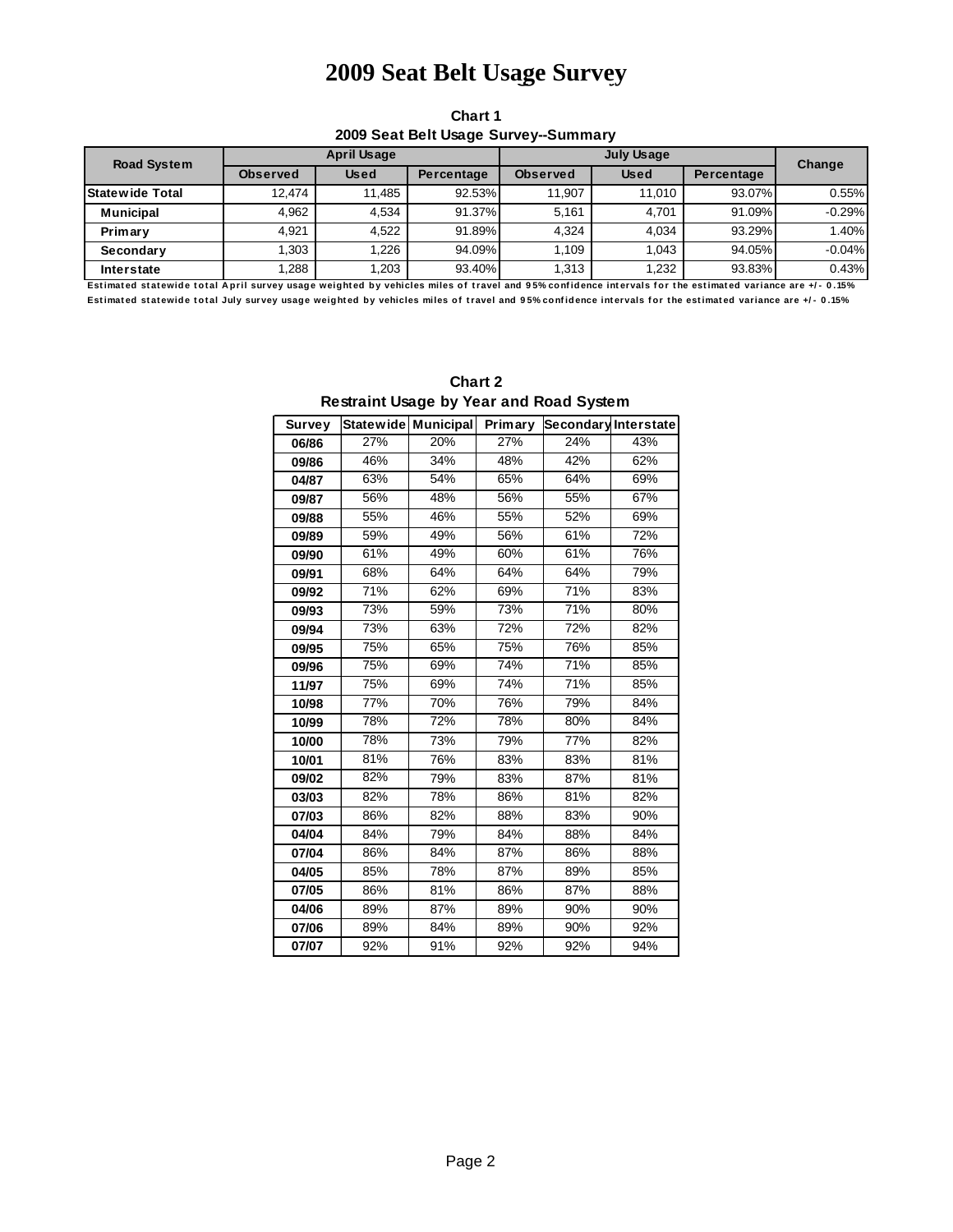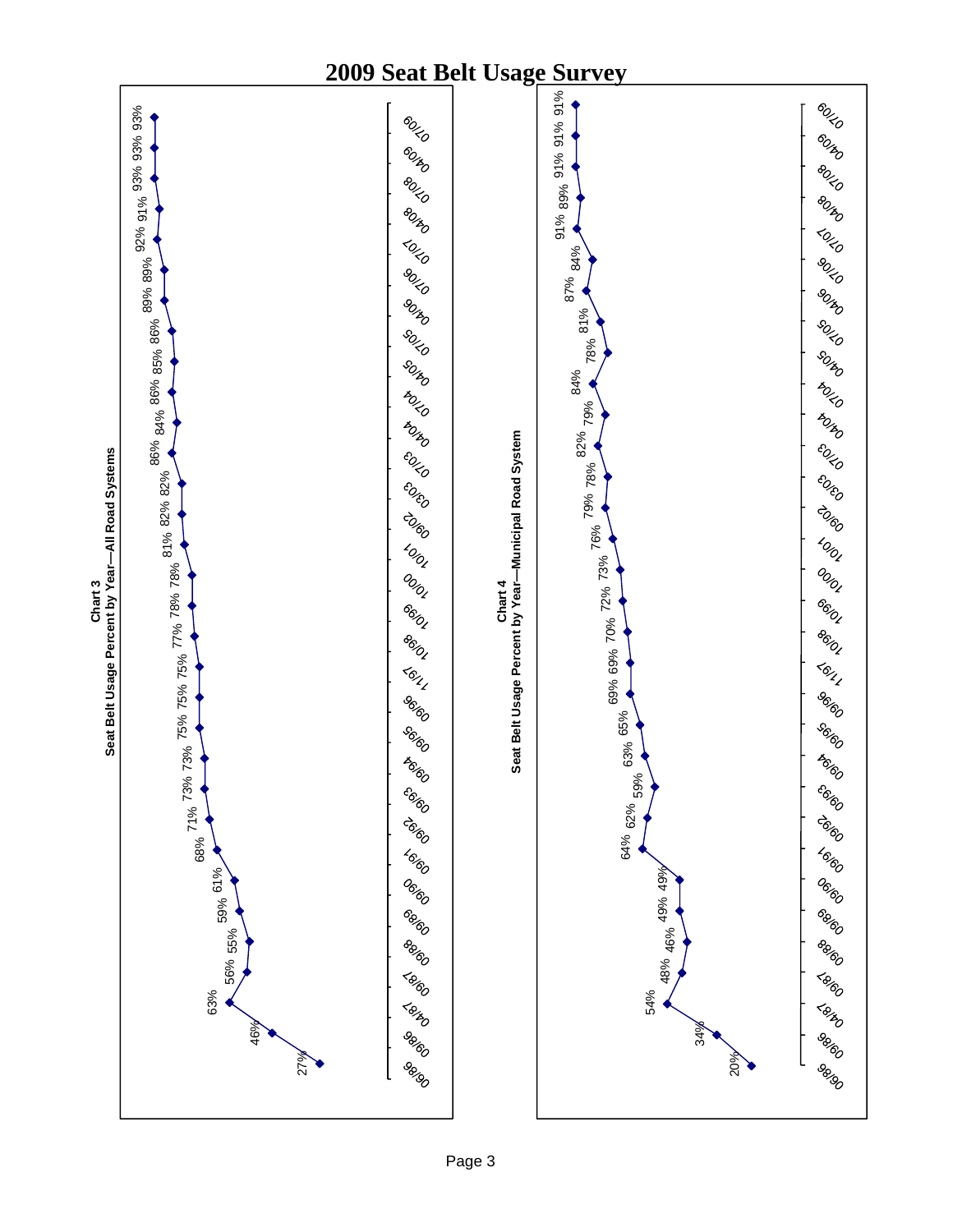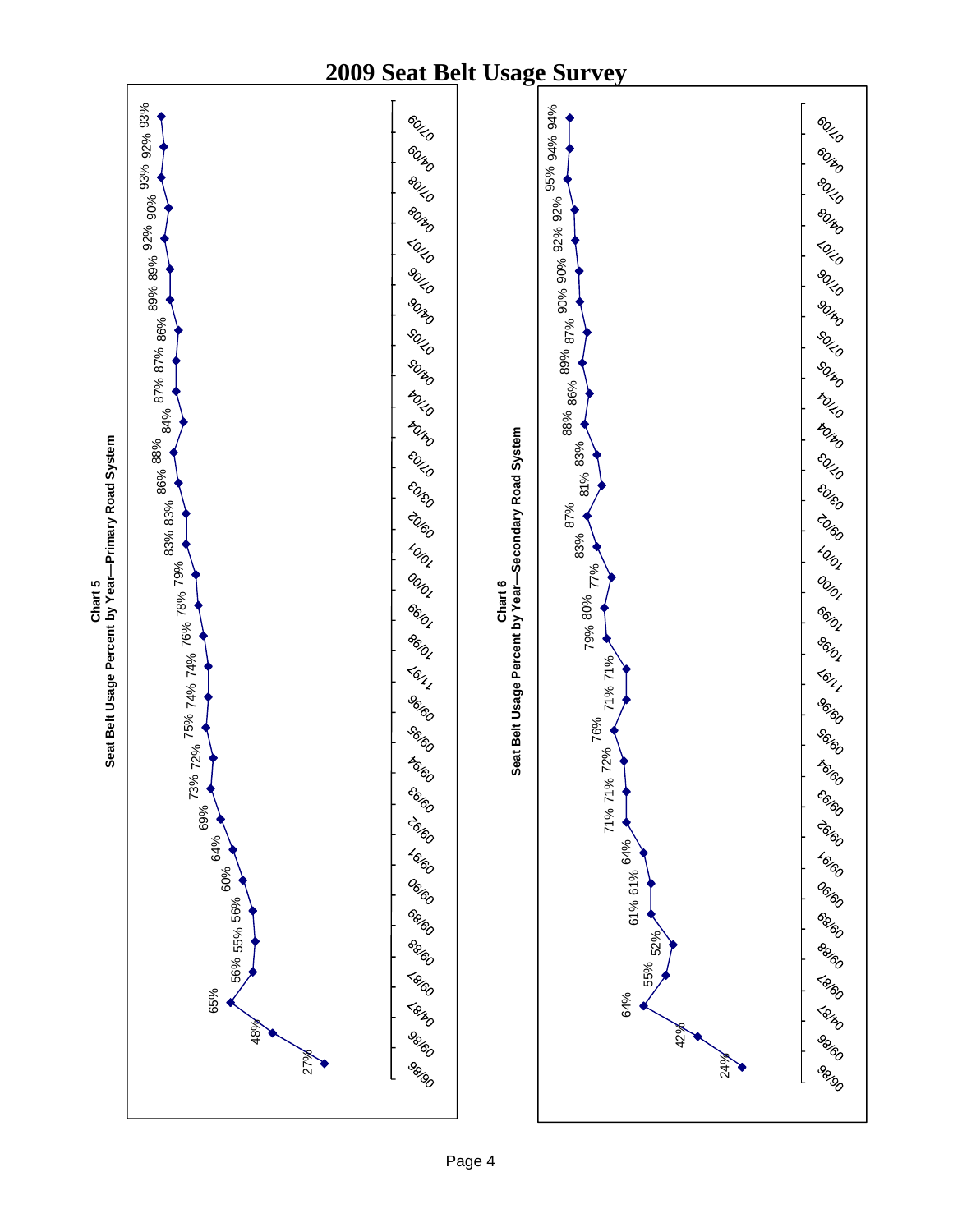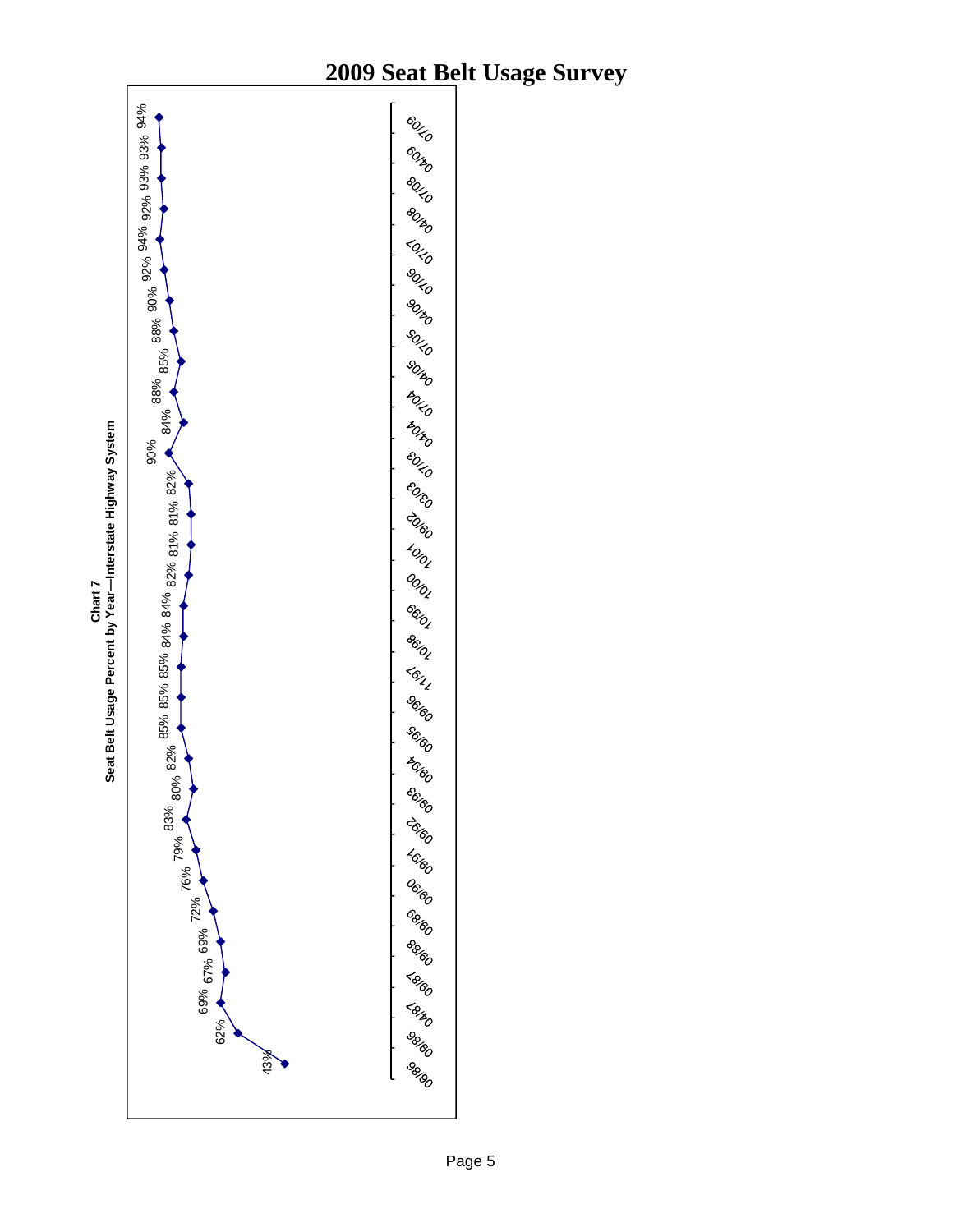**Chart 8 April Survey by Road System**

|                    |             |               |                 | <b>Drivers</b>    |                 |               |                  |
|--------------------|-------------|---------------|-----------------|-------------------|-----------------|---------------|------------------|
| <b>Road System</b> | <b>Belt</b> |               | <b>None</b>     |                   | <b>Unknown</b>  | Total         |                  |
|                    | #           | $\frac{9}{6}$ | #               | %                 | #               | $\frac{9}{6}$ | #                |
| <b>Municipal</b>   | 3,564       | 88.6%         | 329             | 8.2%              | 131             | 3.3%          | 4,024            |
| Primary            | 3,585       | 89.3%         | 300             | 7.5%              | 129             | 3.2%          | 4,014            |
| Secondary          | 972         | 92.0%         | 51              | 4.8%              | 34              | 3.2%          | 1,057            |
| <b>Interstate</b>  | 892         | 87.9%         | 59              | 5.8%              | 64              | 6.3%          | 1,015            |
| Total              | 9,013       | 89.1%         | 739             | 7.3%              | 358             | 3.5%          | 10, 110          |
|                    |             |               |                 | <b>Passengers</b> |                 |               |                  |
| <b>Municipal</b>   | 970         | 88.9%         | 99              | 9.1%              | 22              | 2.0%          | 1,091            |
| Primary            | 937         | 86.3%         | 99              | 9.1%              | 50              | 4.6%          | 1,086            |
| Secondary          | 254         | 87.3%         | 26              | 8.9%              | 11              | 3.8%          | 291              |
| Interstate         | 311         | 89.6%         | $\overline{26}$ | 7.5%              | 10 <sup>1</sup> | 2.9%          | $\overline{347}$ |
| Total              | 2,472       | 87.8%         | 250             | 8.9%              | 93              | 3.3%          | 2,815            |
|                    |             |               |                 | <b>Total</b>      |                 |               |                  |
| <b>Municipal</b>   | 4,534       | 88.6%         | 428             | 8.4%              | 153             | 3.0%          | 5,115            |
| Primary            | 4,522       | 88.7%         | 399             | 7.8%              | 179             | 3.5%          | 5,100            |
| Secondary          | 1,226       | 90.9%         | 77              | 5.7%              | 45              | 3.3%          | 1,348            |
| <b>Interstate</b>  | 1,203       | 88.3%         | 85              | 6.2%              | 74              | 5.4%          | 1,362            |
| Total              | 11,485      | 88.9%         | 989             | 7.7%              | 451             | 3.5%          | 12,925           |

#### **Chart 9**

**July Survey by Road System**

|                    |             |       |             | <b>Drivers</b>    |                 |              |        |
|--------------------|-------------|-------|-------------|-------------------|-----------------|--------------|--------|
| <b>Road System</b> | <b>Belt</b> |       | <b>None</b> |                   | <b>Unknown</b>  | <b>Total</b> |        |
|                    | #           | %     | #           | %                 | #               | %            | #      |
| <b>Municipal</b>   | 3,665       | 90.3% | 333         | 8.2%              | 60              | 1.5%         | 4,058  |
| Primary            | 3,101       | 91.3% | 219         | 6.4%              | 77              | 2.3%         | 3,397  |
| <b>Secondary</b>   | 781         | 92.2% | 47          | 5.5%              | 19 <sup>1</sup> | 2.2%         | 847    |
| <b>Interstate</b>  | 918         | 91.3% | 55          | 5.5%              | 33 <sub>1</sub> | 3.3%         | 1,006  |
| Total              | 8,465       | 90.9% | 654         | 7.0%              | 189             | 2.0%         | 9,308  |
|                    |             |       |             | <b>Passengers</b> |                 |              |        |
| <b>Municipal</b>   | 1,036       | 85.9% | 127         | 10.5%             | 43              | 3.6%         | 1,206  |
| Primary            | 933         | 90.6% | 71          | 6.9%              | 26              | 2.5%         | 1,030  |
| Secondary          | 262         | 91.3% | 19          | 6.6%              | $6 \mid$        | 2.1%         | 287    |
| <b>Interstate</b>  | 314         | 89.7% | 26          | 7.4%              | 10 <sup>1</sup> | 2.9%         | 350    |
| Total              | 2,545       | 88.6% | 243         | 8.5%              | 85              | 3.0%         | 2,873  |
|                    |             |       |             | <b>Total</b>      |                 |              |        |
| <b>Municipal</b>   | 4,701       | 89.3% | 460         | 8.7%              | 103             | 2.0%         | 5,264  |
| Primary            | 4,034       | 91.1% | 290         | 6.6%              | 103             | 2.3%         | 4,427  |
| Secondary          | 1,043       | 92.0% | 66          | 5.8%              | 25              | 2.2%         | 1,134  |
| <b>Interstate</b>  | 1,232       | 90.9% | 81          | 6.0%              | 43              | 3.2%         | 1,356  |
| Total              | 11,010      | 90.4% | 897         | 7.4%              | 274             | 2.2%         | 12,181 |

#### **Chart 10 April/July Change**

|                    |             |          |             | <b>Drivers</b>    |                |         |                  |
|--------------------|-------------|----------|-------------|-------------------|----------------|---------|------------------|
| <b>Road System</b> | <b>Belt</b> |          | <b>None</b> |                   | <b>Unknown</b> | Total   |                  |
|                    | #           | %        | #           | %                 | #              | %       | #                |
| <b>Municipal</b>   | 101         | 1.7%     | 4           | 0.0%              | $-71$          | $-1.8%$ | 34               |
| Primary            | $-484$      | 2.0%     | $-81$       | $-1.0%$           | $-52$          | $-0.9%$ | $-617$           |
| Secondary          | $-191$      | 0.2%     | $-4$        | 0.7%              | $-15$          | $-1.0%$ | $-210$           |
| <b>Interstate</b>  | <b>26</b>   | 3.4%     | $-4$        | $-0.3%$           | $-31$          | $-3.0%$ | $-9$             |
| Total              | $-548$      | 1.8%     | $-85$       | $-0.3%$           | $-169$         | $-1.5%$ | $-802$           |
|                    |             |          |             | <b>Passengers</b> |                |         |                  |
| <b>Municipal</b>   | 66          | $-3.0\%$ | 28          | 1.5%              | 21             | 1.5%    | $\overline{115}$ |
| Primary            | $-4'$       | 4.3%     | $-28$       | $-2.2%$           | $-24$          | $-2.1%$ | $-56$            |
| Secondary          | 8           | 4.0%     | $-7$        | $-2.3%$           | -5             | $-1.7%$ | $-4$             |
| Interstate         | 3           | 0.1%     | O           | $-0.1%$           | 0              | 0.0%    | 3                |
| Total              | 73          | 0.8%     | $-7$        | $-0.4%$           | $-8$           | $-0.3%$ | 58               |
|                    |             |          |             | <b>Total</b>      |                |         |                  |
| <b>Municipal</b>   | 167         | 0.7%     | 32          | 0.4%              | $-50$          | $-1.0%$ | 149              |
| Primary            | $-488$      | 2.5%     | $-109$      | $-1.3%$           | $-76$          | $-1.2%$ | $-673$           |
| Secondary          | $-183$      | 1.0%     | $-11$       | 0.1%              | $-20$          | $-1.1%$ | $-214$           |
| Interstate         | 29          | 2.5%     | $-4$        | $-0.3%$           | $-31$          | $-2.3%$ | $-6$             |
| Total              | $-475$      | 1.5%     | $-92$       | $-0.3%$           | $-177$         | $-1.2%$ | $-744$           |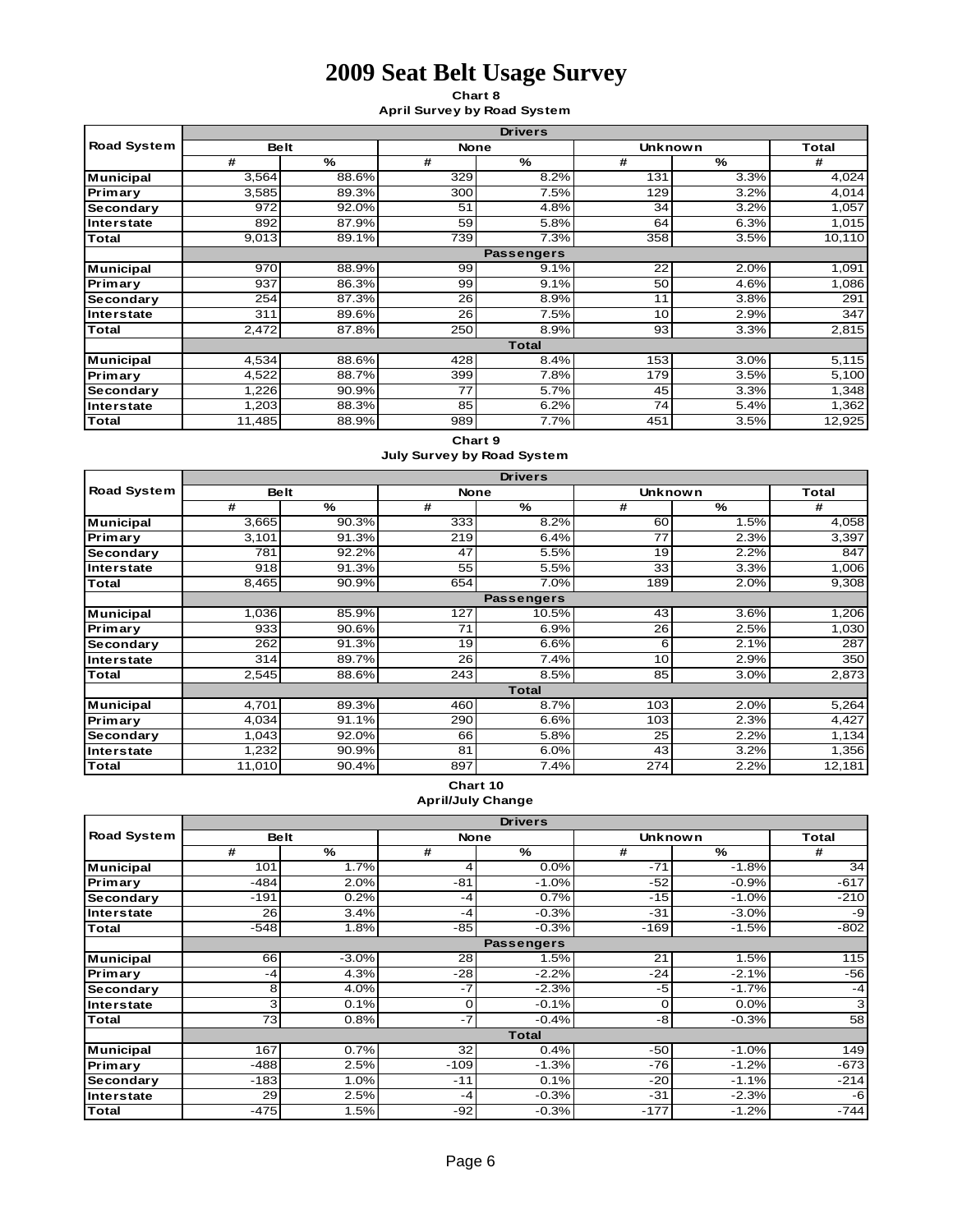|              | Chart 11                                                      |        |        |        |              |  |  |  |
|--------------|---------------------------------------------------------------|--------|--------|--------|--------------|--|--|--|
|              | Seat Belt Usage by Road System and Population<br><b>Usage</b> |        |        |        |              |  |  |  |
|              | <b>Population and</b>                                         |        |        |        |              |  |  |  |
|              | <b>Road System</b>                                            |        | April  | July   |              |  |  |  |
| A            | Over 200,000                                                  | 1,852  | 89.00% |        | 1,888 91.69% |  |  |  |
|              | <b>Municipal</b>                                              | 667    | 87.65% | 764    | 91.28%       |  |  |  |
|              | Primary                                                       | 541    | 87.26% | 545    | 93.32%       |  |  |  |
|              | Secondary                                                     | 75     | 96.15% | 36     | 97.30%       |  |  |  |
|              | <b>Interstate</b>                                             | 569    | 91.48% | 543    | 90.35%       |  |  |  |
| в            | 150,000 TO 199,999                                            | 3.489  | 94.04% | 2.921  | 95.96%       |  |  |  |
|              | <b>Municipal</b>                                              | 1,370  | 92.51% | 1,085  | 95.09%       |  |  |  |
|              | Primary                                                       | 1,026  | 94.56% | 1,075  | 95.56%       |  |  |  |
|              | Secondary                                                     | 440    | 94.83% | 303    | 96.81%       |  |  |  |
|              | <b>Interstate</b>                                             | 653    | 96.03% | 458    | 98.49%       |  |  |  |
| C            | 75,000 TO 149,999                                             | 1,332  | 92.56% | 1,517  | 93.24%       |  |  |  |
|              | <b>Municipal</b>                                              | 532    | 89.71% | 564    | 93.84%       |  |  |  |
|              | Primary                                                       | 429    | 93.87% | 535    | 91.30%       |  |  |  |
|              | Secondary                                                     | 49     | 98.00% | 58     | 96.67%       |  |  |  |
|              | <b>Interstate</b>                                             | 322    | 94.99% | 360    | 94.74%       |  |  |  |
| D            | 25,000 TO 74,999                                              | 1.981  | 91.67% | 2.133  | 92.10%       |  |  |  |
|              | <b>Municipal</b>                                              | 981    | 89.59% | 922    | 89.78%       |  |  |  |
|              | Primary                                                       | 739    | 94.14% | 872    | 94.89%       |  |  |  |
|              | Secondary                                                     | 221    | 93.64% | 267    | 91.75%       |  |  |  |
|              | <b>Interstate</b>                                             | 40     | 88.89% | 72     | 91.14%       |  |  |  |
| Ē            | <b>Under 25,000</b>                                           | 2,859  | 87.94% | 3,100  | 90.62%       |  |  |  |
|              | <b>Municipal</b>                                              | 1,262  | 86.50% | 1.448  | 90.50%       |  |  |  |
|              | Primary                                                       | 1,258  | 87.79% | 1.356  | 90.70%       |  |  |  |
|              | Secondary                                                     | 216    | 95.15% | 201    | 89.33%       |  |  |  |
|              | <b>Interstate</b>                                             | 123    | 93.18% | 95     | 94.06%       |  |  |  |
| <b>Total</b> |                                                               | 11.513 | 91.07% | 11.559 | 92.72%       |  |  |  |
|              | <b>Municipal</b>                                              | 4,812  | 89.29% | 4,783  | 91.87%       |  |  |  |
|              | Primary                                                       | 3,993  | 91.16% | 4,383  | 93.08%       |  |  |  |
|              | Secondary                                                     | 1,001  | 94.88% | 865    | 93.41%       |  |  |  |
|              | <b>Interstate</b>                                             | 1,707  | 93.89% | 1,528  | 93.97%       |  |  |  |

| ੦                                             | Chart 12 |              |        |        |
|-----------------------------------------------|----------|--------------|--------|--------|
| Seat Belt Usage by Population and Road System |          |              |        |        |
| Population and                                |          | <b>Usage</b> |        |        |
| Road System                                   |          | April        |        | July   |
| <b>Municipal</b>                              | 4.514    | 139.45%      | 4.467  |        |
| Over 200,000                                  | 960      | 88.15%       | 974    | 87.99% |
| 150,000 to 199,999                            | 1,000    | 94.97%       | 1,057  | 93.71% |
| 75,000 to 149,999                             | 519      | 96.11%       | 526    | 92.93% |
| 25,000 to 74,999                              | 502      | 90.45%       | 478    | 91.75% |
| <b>Under 25,000</b>                           | 1,533    | 90.44%       | 1,432  | 91.09% |
| Primary                                       | 4,518    | 91.85%       | 4,116  | 93.25% |
| Over 200,000                                  | 303      | 92.10%       | 270    | 95.07% |
| 150,000 to 199,999                            | 857      | 94.49%       | 858    | 94.70% |
| 75,000 to 149,999                             | 545      | 93.00%       | 582    | 91.65% |
| 25,000 to 74,999                              | 727      | 94.29%       | 851    | 95.62% |
| <b>Under 25,000</b>                           | 2,086    | 89.68%       | 1,555  | 91.52% |
| Secondary                                     | 1,250    | 93.63%       | 1,195  | 92.92% |
| Over 200,000                                  | 118      | 83.69%       | 344    | 90.77% |
| 150,000 to 199,999                            | 361      | 93.04%       | 375    | 96.40% |
| 75,000 to 149,999                             | 102      | 100.00%      | 102    | 97.14% |
| 25,000 to 74,999                              | 163      | 90.06%       | 133    | 88.08% |
| <b>Under 25,000</b>                           | 506      | 96.75%       | 241    | 91.98% |
| <b>Interstate</b>                             | 1,203    | 93.40%       | 1,232  | 93.83% |
| Over 200,000                                  | 340      | 90.91%       | 333    | 91.99% |
| 150,000 to 199,999                            | 387      | 96.51%       | 341    | 97.43% |
| 75,000 to 149,999                             | 327      | 95.34%       | 369    | 94.86% |
| 25,000 to 74,999                              | 47       | 90.38%       | 57     | 93.44% |
| <b>Under 25,000</b>                           | 102      | 86.44%       | 132    | 87.42% |
| Total                                         | 11,485   | 92.07%       | 11,010 | 92.47% |
| Over 200,000                                  | 1,721    | 89.03%       | 1,921  | 90.10% |
| 150,000 to 199,999                            | 2,605    | 94.76%       | 2,631  | 94.88% |
| 75,000 to 149,999                             | 1,493    | 95.04%       | 1,579  | 93.16% |
| 25,000 to 74,999                              | 1,439    | 92.30%       | 1,519  | 93.59% |
| <b>Under 25,000</b>                           | 4,227    | 90.67%       | 3,360  | 91.21% |

| Seat Usage by Area of State and Road System |              |               |        |              |  |  |  |
|---------------------------------------------|--------------|---------------|--------|--------------|--|--|--|
| Area of State and                           | <b>Usage</b> |               |        |              |  |  |  |
| <b>Road System</b>                          |              | April         |        | July         |  |  |  |
| <b>Northeast</b>                            |              | 2,470 92.86%  |        | 2.232 93.35% |  |  |  |
| <b>Municipal</b>                            | 136          | 92.52%        | 157    | 97.52%       |  |  |  |
| Primary                                     | 1.216        | 92.54%        |        | 1,132 92.26% |  |  |  |
| Secondary                                   | 151          | 92.07%        | 181    | 97.31%       |  |  |  |
| <b>Interstate</b>                           | 967          | 93.43%        |        | 762 93.27%   |  |  |  |
| <b>Northwest</b>                            |              | 3.486 90.26%  | 2.877  | 90.05%       |  |  |  |
| <b>Municipal</b>                            | 315          | 94.31%        | 296    | 93.97%       |  |  |  |
| Primary                                     |              | 1.173 90.44%  | 486    | 85.26%       |  |  |  |
| Secondary                                   | 654          | 83.21%        | 802    | 84.69%       |  |  |  |
| <b>Interstate</b>                           | 1.344        | 93.01%        | 1,293  | 94.86%       |  |  |  |
| <b>Southeast</b>                            |              | 2,378 93.84%  | 2,350  | 93.29%       |  |  |  |
| <b>Municipal</b>                            | 1.090        | 94.45%        | 707    | 92.18%       |  |  |  |
| Primary                                     | 602          | 93.48%        | 871    | 96.14%       |  |  |  |
| Secondary                                   | 686          | 93.21%        | 772    | 91.25%       |  |  |  |
| <b>Interstate</b>                           | 0            | $0.00\%$      | 0      | $0.00\%$     |  |  |  |
| <b>Southwest</b>                            | 3.151        | 92.19%        | 3.551  | 93.40%       |  |  |  |
| <b>Municipal</b>                            | 1.045        | 96.14%        | 1,299  | 96.72%       |  |  |  |
| Primary                                     | 1.589        | 91.32%        | 1,956  | 91.79%       |  |  |  |
| Secondary                                   | 440          | 87.30%        | 262    | 89.42%       |  |  |  |
| <b>Interstate</b>                           | 77           | 88.51%        | 34     | 97.14%       |  |  |  |
| Total                                       |              | 11,485 92.07% | 11,010 | 92.47%       |  |  |  |
| <b>Municipal</b>                            | 2,586        | 95.00%        | 2,459  | 95.09%       |  |  |  |
| Primary                                     | 4.580        | 91.69%        | 4.445  | 91.95%       |  |  |  |
| Secondary                                   | 1,931        | 88.17%        | 2,017  | 88.78%       |  |  |  |
| <b>Interstate</b>                           | 2,388        | 93.03%        | 2,089  | 94.31%       |  |  |  |

# **Chart 13**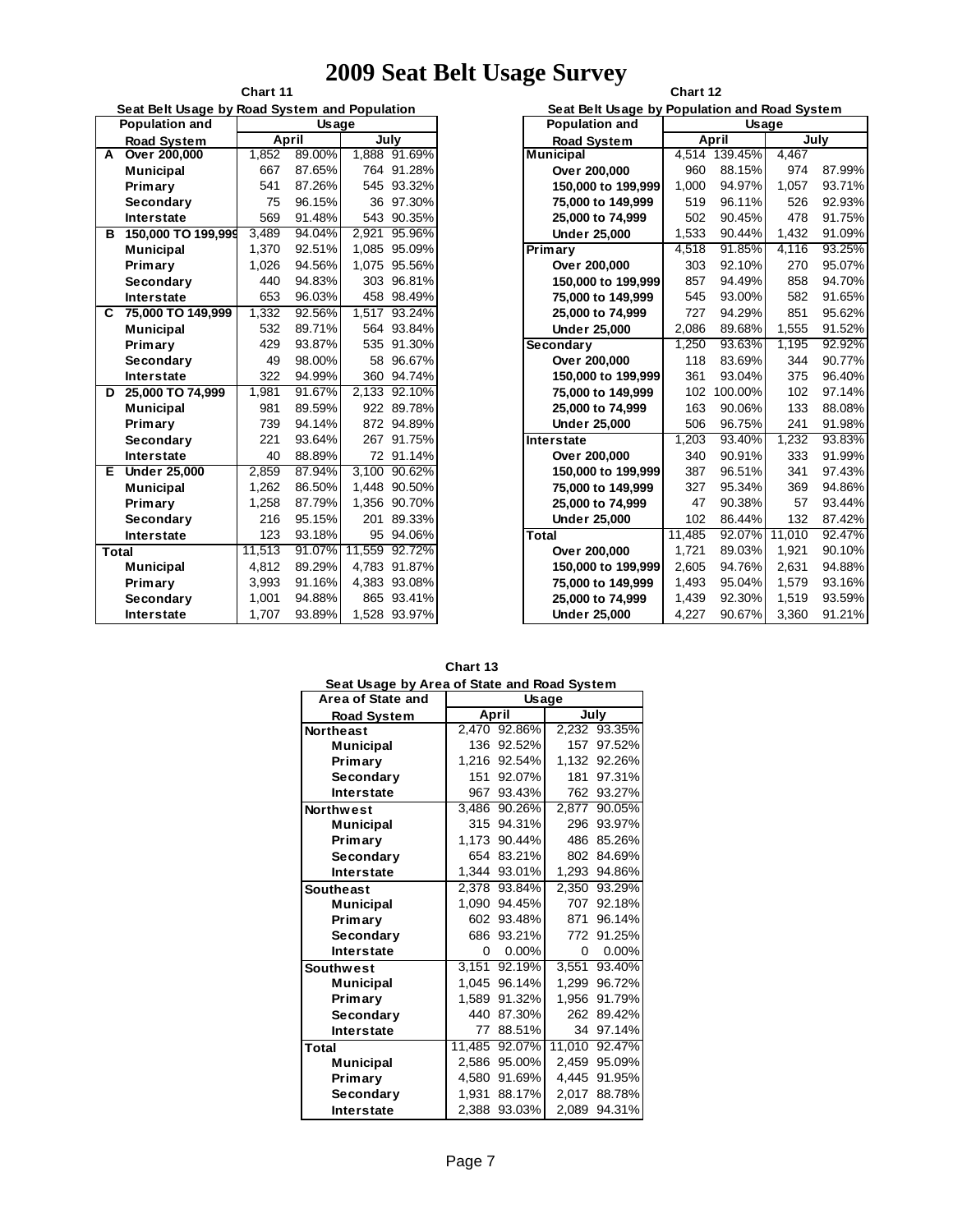| Chart 14                                       |           |                  |                                                                                                                                                                                                                                                                                                                                                           |                  |  |  |  |
|------------------------------------------------|-----------|------------------|-----------------------------------------------------------------------------------------------------------------------------------------------------------------------------------------------------------------------------------------------------------------------------------------------------------------------------------------------------------|------------------|--|--|--|
| Seat Belt Usage by Day of Week and Road System |           |                  |                                                                                                                                                                                                                                                                                                                                                           |                  |  |  |  |
| Day of Week and                                |           |                  |                                                                                                                                                                                                                                                                                                                                                           |                  |  |  |  |
| <b>Road System</b>                             |           | April            | July                                                                                                                                                                                                                                                                                                                                                      |                  |  |  |  |
| Sunday                                         | 1,973     | 90.46%           |                                                                                                                                                                                                                                                                                                                                                           | 89.59%           |  |  |  |
| <b>Municipal</b>                               | 293       | 92.43%           |                                                                                                                                                                                                                                                                                                                                                           | 95.19%           |  |  |  |
| Primary                                        | 1.428     | 89.47%           |                                                                                                                                                                                                                                                                                                                                                           | 89.07%           |  |  |  |
| Secondary                                      | 228       | 93.44%           |                                                                                                                                                                                                                                                                                                                                                           | 87.65%           |  |  |  |
| <b>Interstate</b>                              | 24        | 100.00%          |                                                                                                                                                                                                                                                                                                                                                           | 86.67%           |  |  |  |
| Monday                                         | 1,398     | 90.72%           |                                                                                                                                                                                                                                                                                                                                                           | 92.71%           |  |  |  |
| <b>Municipal</b>                               | 430       | 96.41%           |                                                                                                                                                                                                                                                                                                                                                           | 95.03%           |  |  |  |
| Primary                                        | 179       | 96.76%           |                                                                                                                                                                                                                                                                                                                                                           | 92.97%           |  |  |  |
| Secondary                                      | 620       | 85.40%           |                                                                                                                                                                                                                                                                                                                                                           | 89.92%           |  |  |  |
| Interstate                                     | 169       | 91.85%           |                                                                                                                                                                                                                                                                                                                                                           | 94.74%           |  |  |  |
| Tuesday                                        | 2,013     | 91.04%           |                                                                                                                                                                                                                                                                                                                                                           | 95.59%           |  |  |  |
| <b>Municipal</b>                               | 406       | 94.42%           |                                                                                                                                                                                                                                                                                                                                                           | 98.16%           |  |  |  |
| Primary                                        | 273       | 90.40%           |                                                                                                                                                                                                                                                                                                                                                           | 93.13%           |  |  |  |
| Secondary                                      | 544       | 86.08%           |                                                                                                                                                                                                                                                                                                                                                           | 93.81%           |  |  |  |
| <b>Interstate</b>                              | 790       | 93.27%           |                                                                                                                                                                                                                                                                                                                                                           | 96.16%           |  |  |  |
| Wednesday                                      | 2,652     | 91.51%           |                                                                                                                                                                                                                                                                                                                                                           | 93.51%           |  |  |  |
| <b>Municipal</b>                               | 600       | 94.34%           |                                                                                                                                                                                                                                                                                                                                                           | 92.46%           |  |  |  |
| Primary                                        | 1,076     | 89.15%           |                                                                                                                                                                                                                                                                                                                                                           | 93.35%           |  |  |  |
| Secondary                                      | 406       | 91.65%           |                                                                                                                                                                                                                                                                                                                                                           | 93.77%           |  |  |  |
| <b>Interstate</b>                              | 570       | 93.14%           |                                                                                                                                                                                                                                                                                                                                                           | 95.41%           |  |  |  |
| <b>Thursday</b>                                | 1,005     | 93.23%           |                                                                                                                                                                                                                                                                                                                                                           | 92.23%           |  |  |  |
| <b>Municipal</b>                               | 0         |                  |                                                                                                                                                                                                                                                                                                                                                           | $0.00\%$         |  |  |  |
| Primary                                        | 546       | 91.76%           |                                                                                                                                                                                                                                                                                                                                                           | 90.23%           |  |  |  |
| Secondary                                      | 0<br>459  |                  |                                                                                                                                                                                                                                                                                                                                                           | 0.00%            |  |  |  |
| <b>Interstate</b>                              |           | 95.03%<br>89.55% | Usage<br>2.194<br>297<br>1.516<br>355<br>26<br>1,411<br>497<br>172<br>544<br>198<br>2,168<br>533<br>312<br>546<br>777<br>2,666<br>589<br>1,152<br>572<br>353<br>748<br>$0.00\%$<br>0<br>351<br>0.00%<br>0<br>397<br>788<br>241<br>90.87%<br>218<br>18<br>92.63%<br>311<br>1,584<br>124<br>695<br>193<br>572<br>11,559<br>2,281<br>4,416<br>2,228<br>2,634 | 94.08%<br>93.59% |  |  |  |
| Friday                                         | 917'      |                  |                                                                                                                                                                                                                                                                                                                                                           |                  |  |  |  |
| <b>Municipal</b>                               | 291       | 84.35%           |                                                                                                                                                                                                                                                                                                                                                           | 94.51%           |  |  |  |
| Primary                                        | 209<br>15 | 100.00%          |                                                                                                                                                                                                                                                                                                                                                           | 93.56%<br>94.74% |  |  |  |
| Secondary                                      | 402       |                  |                                                                                                                                                                                                                                                                                                                                                           | 92.84%           |  |  |  |
| Interstate                                     | 1,555     | 90.99%           |                                                                                                                                                                                                                                                                                                                                                           | 91.88%           |  |  |  |
| <b>Saturday</b>                                | 181       | 95.26%           |                                                                                                                                                                                                                                                                                                                                                           | 93.23%           |  |  |  |
| <b>Municipal</b>                               | 704       | 92.75%           |                                                                                                                                                                                                                                                                                                                                                           | 96.26%           |  |  |  |
| Primary<br>Secondary                           | 220       | 79.71%           |                                                                                                                                                                                                                                                                                                                                                           | 76.28%           |  |  |  |
| <b>Interstate</b>                              | 450       | 92.98%           |                                                                                                                                                                                                                                                                                                                                                           | 92.86%           |  |  |  |
|                                                | 11,513    | 91.07%           |                                                                                                                                                                                                                                                                                                                                                           | 92.72%           |  |  |  |
| <b>Total</b><br><b>Municipal</b>               | 2,201     | 93.10%           |                                                                                                                                                                                                                                                                                                                                                           | 94.92%           |  |  |  |
| Primary                                        | 4,415     | 90.58%           |                                                                                                                                                                                                                                                                                                                                                           | 92.00%           |  |  |  |
| Secondary                                      | 2,033     | 87.03%           |                                                                                                                                                                                                                                                                                                                                                           | 90.06%           |  |  |  |
| Interstate                                     | 2,864     | 93.35%           |                                                                                                                                                                                                                                                                                                                                                           | 94.41%           |  |  |  |
|                                                |           |                  |                                                                                                                                                                                                                                                                                                                                                           |                  |  |  |  |

| Chart 15                                       |            |                  |            |                  |  |  |  |  |
|------------------------------------------------|------------|------------------|------------|------------------|--|--|--|--|
| Seat Belt Usage by Time of Day and Road System |            |                  |            |                  |  |  |  |  |
| Time of Day and                                | Usage      |                  |            |                  |  |  |  |  |
| <b>Road System</b>                             | 861        | April<br>91.40%  | 1,099      | July<br>94.74%   |  |  |  |  |
| 7 a.m. to 7:59 a.m.<br><b>Municipal</b>        | 113        | 86.26%           | 184        | 91.09%           |  |  |  |  |
| Primary                                        | 598        | 92.00%           | 748        | 96.64%           |  |  |  |  |
| Secondary                                      | 26         | 86.67%           | 21         | 77.78%           |  |  |  |  |
| <b>Interstate</b>                              | 124        | 94.66%           | 146        | 92.99%           |  |  |  |  |
| 8 a.m. to 8:59 a.m.                            | 461        | 82.32%           | 500        | 84.75%           |  |  |  |  |
| <b>Municipal</b>                               | 72         | 93.51%           | 90         | 94.74%           |  |  |  |  |
| Primary                                        | 210        | 73.94%           | 184        | 76.03%           |  |  |  |  |
| Secondary                                      | 74         | 89.16%           | 88         | 93.62%           |  |  |  |  |
| <b>Interstate</b>                              | 105        | 90.52%           | 138        | 86.79%           |  |  |  |  |
| 9 a.m. to 9:59 a.m.                            | 1,215      | 92.19%           | 1,261      | 92.04%           |  |  |  |  |
| <b>Municipal</b>                               | 579        | 92.79%           | 676        | 90.01%           |  |  |  |  |
| Primary                                        | 213        | 92.61%           | 188        | 96.91%           |  |  |  |  |
| Secondary                                      | 77         | 100.00%          | 52         | 94.55%           |  |  |  |  |
| Interstate                                     | 346        | 89.41%           | 345        | 93.24%           |  |  |  |  |
| 10 a.m. to 10:59 a.m.                          | 941        | 93.91%           | 932        | 94.14%           |  |  |  |  |
| <b>Municipal</b>                               | 367        | 92.44%           | 324        | 94.46%           |  |  |  |  |
| Primary                                        | 574        | 94.88%           | 608        | 93.97%           |  |  |  |  |
| Secondary                                      | 0          | $0.00\%$         | 0          | 0.00%            |  |  |  |  |
| <b>Interstate</b>                              | 0          | $0.00\%$         | 0          | 0.00%            |  |  |  |  |
| 11 a.m. to 11:59 a.m.                          | 463        | 81.37%           | 439        | 87.28%           |  |  |  |  |
| <b>Municipal</b>                               | 0          | $0.00\%$         | 0          | 0.00%            |  |  |  |  |
| Primary                                        | 119        | 90.15%           | 221        | 96.51%           |  |  |  |  |
| Secondary                                      | 170        | 79.07%           | 128        | 72.73%           |  |  |  |  |
| Interstate                                     | 174        | 78.38%           | 90         | 91.84%           |  |  |  |  |
| 12 p.m. to 12:59 p.m.                          | 1,018      | 94.00%           |            | 1,002 95.07%     |  |  |  |  |
| <b>Municipal</b>                               | 88         | 97.78%           | 127        | 93.38%           |  |  |  |  |
| Primary                                        | 605        | 94.24%           | 569        | 95.15%           |  |  |  |  |
| Secondary                                      | 12         | 100.00%          | 15         | 83.33%           |  |  |  |  |
| Interstate                                     | 313        | 92.33%           | 291        | 96.36%           |  |  |  |  |
| 1 p.m. to 1:59 p.m                             | 733        | 84.25%           | 737        | 91.33%           |  |  |  |  |
| <b>Municipal</b>                               | 91         | 60.67%           | 110        | 77.46%           |  |  |  |  |
| Primary                                        | 454        | 86.64%           | 389        | 95.58%           |  |  |  |  |
| Secondary                                      | 0          | $0.00\%$         | 0          | $0.00\%$         |  |  |  |  |
| <b>Interstate</b>                              | 188        | 95.92%           | 238        | 92.25%           |  |  |  |  |
| 2 p.m. to 2:59 p.m                             | 1,530      | 91.67%           | 1.445      | 91.40%           |  |  |  |  |
| <b>Municipal</b>                               | 136        | 94.44%           | 135        | 95.74%<br>90.29% |  |  |  |  |
| Primary                                        | 588<br>391 | 89.77%<br>95.83% | 530<br>368 | 92.23%           |  |  |  |  |
| Secondary<br><b>Interstate</b>                 | 415        | 89.83%           | 412        | 90.75%           |  |  |  |  |
|                                                | 542        | 94.76%           | 439        | 96.91%           |  |  |  |  |
| 3 p.m. to 3:59 p.m<br><b>Municipal</b>         | 0          | $0.00\%$         | 0          | $0.00\%$         |  |  |  |  |
| Primary                                        | 259        | 93.17%           | 219        | 95.22%           |  |  |  |  |
| Secondary                                      | 124        | 95.38%           | 123        | 99.19%           |  |  |  |  |
| <b>Interstate</b>                              | 159        | 96.95%           | 97         | 97.98%           |  |  |  |  |
| 4 p.m. to 4:59 p.m                             | 1,512      | 91.47%           | 1,467      | 93.14%           |  |  |  |  |
| <b>Municipal</b>                               | 279        | 93.00%           | 294        | 94.23%           |  |  |  |  |
| Primary                                        | 419        | 91.29%           | 413        | 90.77%           |  |  |  |  |
| Secondary                                      | 542        | 91.86%           | 341        | 96.33%           |  |  |  |  |
| Interstate                                     | 272        | 89.47%           | 419        | 92.29%           |  |  |  |  |
| 5 p.m. to 5:59 p.m                             | 560        | 93.49%           | 513        | 94.30%           |  |  |  |  |
| <b>Municipal</b>                               | 362        | 92.58%           | 353        | 92.65%           |  |  |  |  |
| Primary                                        | 96         | 94.12%           | 97         | 97.98%           |  |  |  |  |
| Secondary                                      | 102        | 96.23%           | 63         | 98.44%           |  |  |  |  |
| Interstate                                     | 0          | $0.00\%$         | 0          | $0.00\%$         |  |  |  |  |
| 6 p.m. to 6:59 p.m.                            | 1,677      | 92.91%           | 1,725      | 93.75%           |  |  |  |  |
| <b>Municipal</b>                               | 104        | 94.55%           | 97         | 96.04%           |  |  |  |  |
| Primary                                        | 839        | 92.10%           | 985        | 95.17%           |  |  |  |  |
| Secondary                                      | 544        | 92.99%           | 492        | 89.62%           |  |  |  |  |
| Interstate                                     | 190        | 95.48%           | 151        | 97.42%           |  |  |  |  |
| Total                                          | 11,513     | 91.07%           | 11,559     | 92.72%           |  |  |  |  |
| <b>Municipal</b>                               | 2,191      | 90.76%           | 2,390      | 91.78%           |  |  |  |  |
| Primary                                        | 4,974      | 90.90%           | 5,151      | 93.71%           |  |  |  |  |
| Secondary                                      | 2,062      | 92.22%           | 1,691      | 90.91%           |  |  |  |  |
| Interstate                                     | 2,286      | 90.71%           | 2,327      | 92.86%           |  |  |  |  |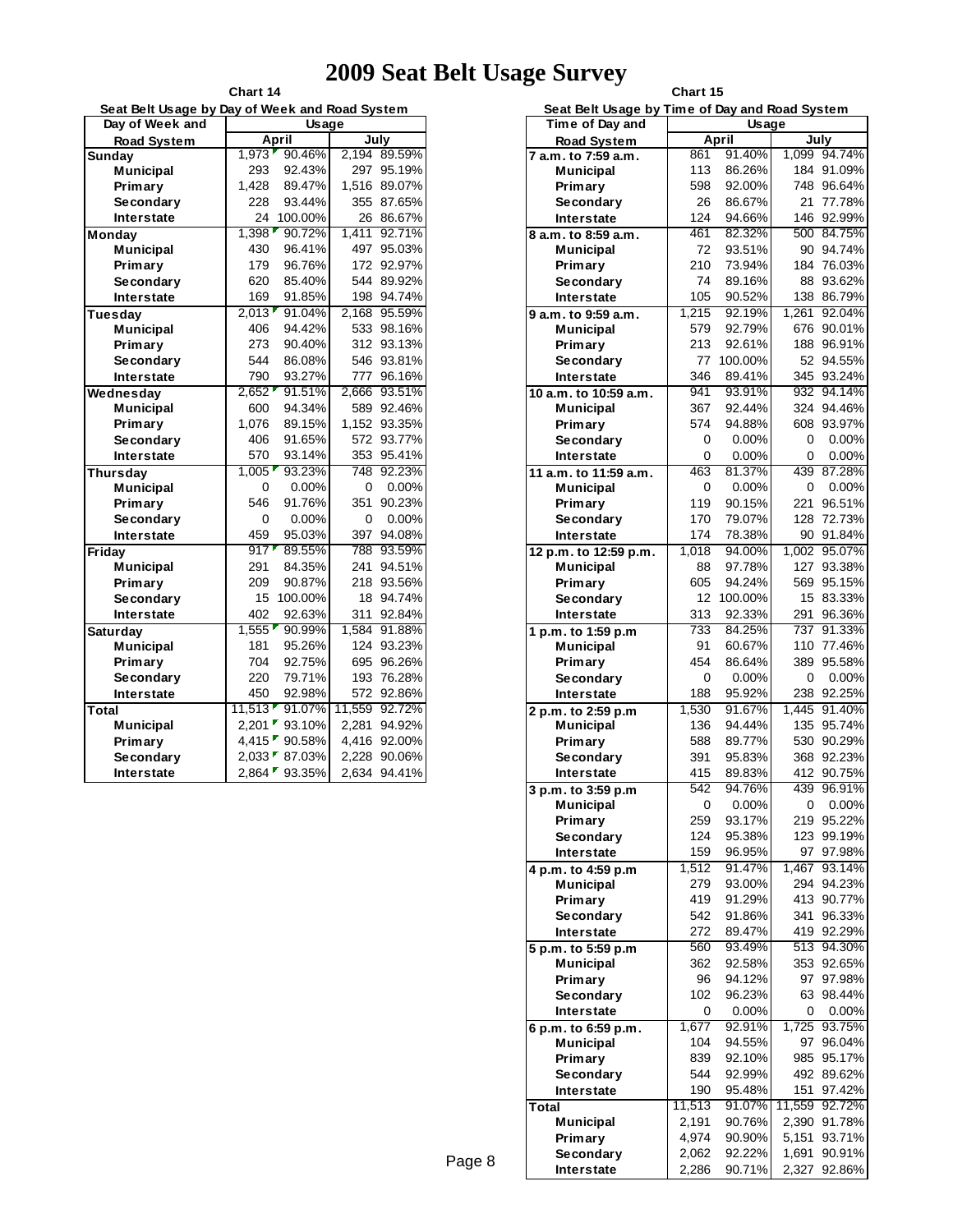**Chart 16 Site Selection by County**

| County          | Population Category |   | Area      | <b>Sites</b>   | County          | Population Category |                | Area      | <b>Sites</b>   |
|-----------------|---------------------|---|-----------|----------------|-----------------|---------------------|----------------|-----------|----------------|
| Adair           | 8,243               | E | SW        |                | Jefferson       | 16,181              | E              | <b>SE</b> |                |
| Adams           | 4,482               | E | SW        |                | Johnson         | 111,006             | $\overline{c}$ | <b>SE</b> |                |
| Allamakee       | 14,675              | Ε | <b>NE</b> |                | Jones           | 20,221              | E              | <b>SE</b> |                |
| Appanoose       | 13,721              | E | <b>SE</b> |                | Keokuk          | 11,400              | E              | <b>SE</b> | 1              |
| Audubon         | 6.830               | E | SW        |                | Kossuth         | 17,163              | E              | <b>NW</b> |                |
| Benton          | 25,308              | E | <b>NE</b> |                | Lee             | 38,052              | D              | <b>SE</b> |                |
| Black Hawk      | 128,012             | B | <b>NE</b> |                | Linn            | 191,701             | B              | <b>NE</b> | 9              |
| Boone           | 26,224              | D | <b>NW</b> |                | Louisa          | 12,183              | E              | <b>SE</b> | 3              |
| Bremer          | 23,325              | B | <b>NE</b> |                | Lucas           | 9,422               | E              | <b>SE</b> |                |
| <b>Buchanan</b> | 21,093              | E | <b>NE</b> |                | Lyon            | 11,763              | E              | <b>NW</b> |                |
| Buena Vista     | 20,411              | E | <b>NW</b> | 5              | Madison         | 14,019              | E              | SW        |                |
| <b>Butler</b>   | 15,305              | E | <b>NE</b> | 5              | Mahaska         | 22,335              | E              | <b>SE</b> |                |
| Calhoun         | 11,115              | E | <b>NW</b> |                | Marion          | 32,052              | D              | <b>SE</b> |                |
| Carroll         | 21,421              | E | <b>NE</b> |                | Marshall        | 39,311              | D              | <b>NE</b> |                |
| Cass            | 14,684              | E | SW        |                | <b>Mills</b>    | 14,547              | E              | SW        |                |
| Cedar           | 18,187              | Ε | <b>SE</b> |                | Mitchell        | 10,874              | E              | <b>NE</b> |                |
| Cerro Gordo     | 46,447              | D | <b>NE</b> |                | Monona          | 10,020              | E              | <b>NW</b> |                |
| Cherokee        | 13,035              | E | <b>NW</b> |                | Monroe          | 8,016               | E              | <b>SE</b> |                |
| Chickasaw       | 13,095              | E | <b>NE</b> |                | Montgomery      | 11,771              | E              | SW        |                |
| Clarke          | 9,133               | E | SW        | $\overline{2}$ | Muscatine       | 41,722              | E              | <b>SE</b> |                |
| Clay            | 17,372              | E | <b>NW</b> | $\overline{7}$ | O'Brien         | 15,102              | E              | <b>NW</b> |                |
| Clayton         | 18,678              | E | <b>NE</b> |                | Osceola         | 7,003               | E              | <b>NW</b> |                |
| Clinton         | 50,149              | D | <b>SE</b> |                | Page            | 16,976              | E              | SW        |                |
| Crawford        | 16,942              | E | <b>NW</b> |                | Palo Alto       | 10,147              | E              | <b>NW</b> |                |
| Dallas          | 40,750              | Α | SW        | $\overline{2}$ | <b>Plymouth</b> | 24,849              | Ē              | <b>NW</b> |                |
| Davis           | 8,541               | E | <b>SE</b> |                | Pocahontas      | 8,662               | E              | <b>NW</b> |                |
| <b>Decatur</b>  | 8,689               | E | SW        | 6              | Polk            | 374,601             | Α              | SW        | 9              |
| Delaw are       | 18,404              | E | <b>NE</b> |                | Pottaw attamie  | 87,704              | C              | SW        | 12             |
| Des Moines      | 42,351              | D | <b>SE</b> |                | Poweshiek       | 18,815              | E              | <b>SE</b> |                |
| Dickinson       | 16,424              | Ē | <b>NW</b> |                | Ringgold        | 5,469               | E              | SW        |                |
| Dubuque         | 89,143              | C | <b>NE</b> |                | Sac             | 11,529              | E              | <b>NW</b> |                |
| Emmet           | 11.027              | E | <b>NW</b> |                | <b>Scott</b>    | 158.668             | B              | <b>SE</b> | 8              |
| Fayette         | 22.008              | D | <b>NE</b> |                | Shelby          | 13,173              | E              | SW        |                |
| Floyd           | 16,900              | E | <b>NE</b> |                | Sioux           | 31,589              | D              | <b>NW</b> |                |
| Franklin        | 10,704              | E | <b>NE</b> | 6              | Story           | 79,981              | D              | <b>NW</b> | 12             |
| Fremont         | 8,010               | E | SW        |                | Tama            | 18,103              | E              | <b>NE</b> |                |
| Greene          | 10,366              | E | <b>NW</b> |                | <b>Taylor</b>   | 6,958               | E              | SW        |                |
| Grundy          | 12,369              | E | <b>NE</b> |                | Union           | 12,309              | E              | SW        |                |
| Guthrie         | 11,353              | Ē | <b>NW</b> |                | Van Buren       | 7,809               | Ē              | <b>SE</b> |                |
| Ham ilton       | 16,438              | E | <b>NW</b> |                | Wapello         | 36,051              | D              | <b>SE</b> | $\overline{7}$ |
| Hancock         | 12,100              | E | <b>NW</b> |                | Warren          | 40,671              | Α              | SW        | 2              |
| Hardin          | 18,812              | E | <b>NE</b> |                | Washington      | 20,670              | E              | <b>SE</b> | $\overline{4}$ |
| Harrison        | 15,666              | E | SW        |                | Wayne           | 6,730               | E              | <b>SE</b> |                |
| Henry           | 20,336              | Ε | <b>SE</b> |                | .<br>Webster    | 40,235              | D              | <b>NW</b> |                |
| <b>Howard</b>   | 9,932               | E | <b>NE</b> |                | Winnebago       | 11,723              | E              | <b>NW</b> |                |
| Hum boldt       | 10,381              | E | <b>NW</b> |                | Winneshiek      | 21,310              | E              | <b>NE</b> |                |
| Ida             | 7,837               | E | <b>NW</b> |                | Woodbury        | 103,877             | C              | <b>NW</b> |                |
| low a           | 15,671              | E | <b>SE</b> |                | Worth           | 7,909               | E              | <b>NE</b> |                |
| Jackson         | 20,296              | E | <b>NE</b> |                | Wright          | 14,334              | E              | <b>NW</b> |                |
| Jasper          | 37,213              | D | <b>SE</b> |                | <b>Totals</b>   | 2,926,324           |                |           | 100            |
|                 |                     |   |           |                |                 |                     |                |           |                |

**NOTE: Population data based on the 2000 Census**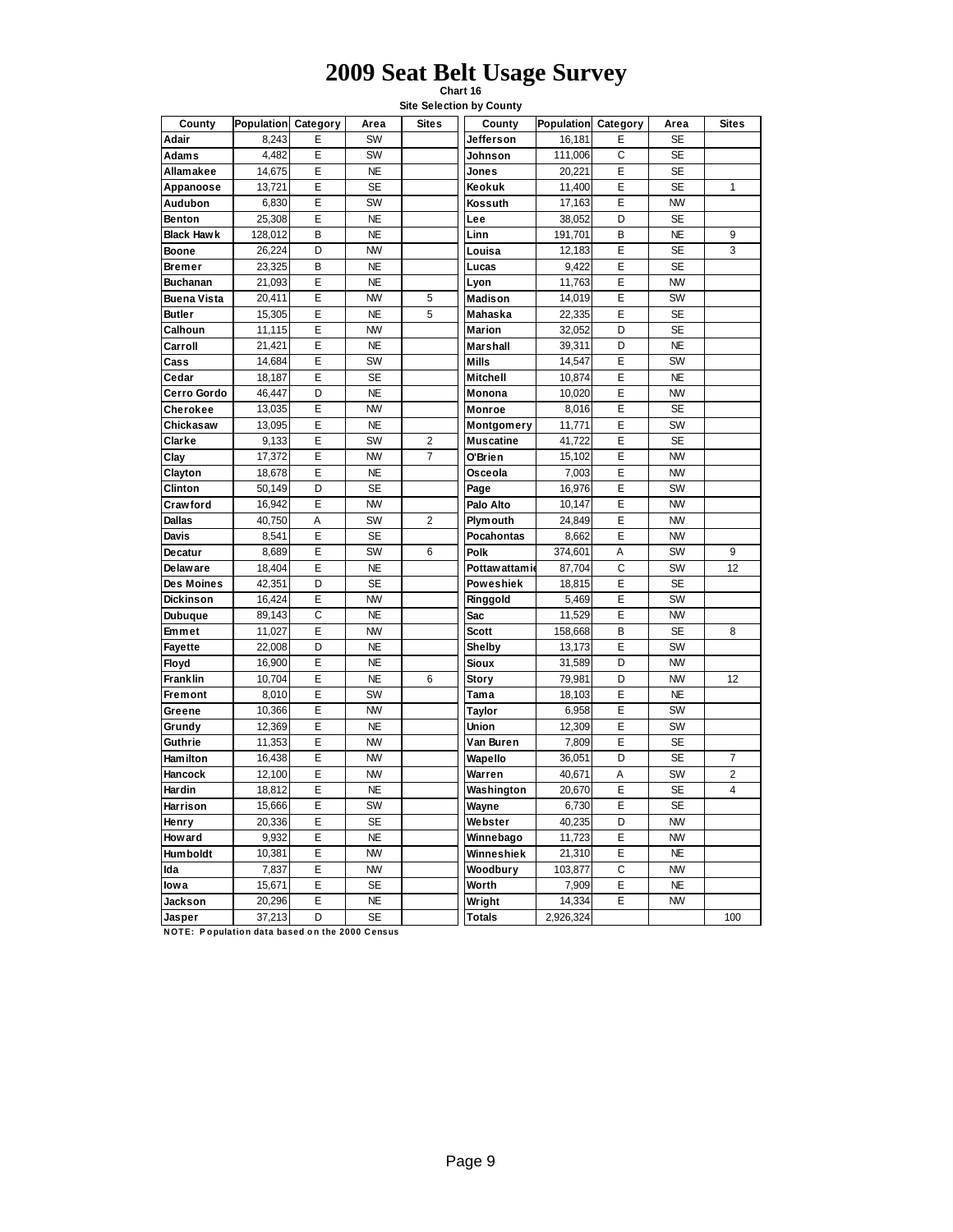**Chart 17 Site Selection by Area of State**

| <b>Area of State</b>                   | <b>Northeast</b> | Southeast | <b>Northwest</b> | <b>Southwest</b> | <b>Totals</b> |  |
|----------------------------------------|------------------|-----------|------------------|------------------|---------------|--|
| <b>INumber of Selected Sites</b>       | 20               | 23        | 241              | 33               | 100           |  |
| <b>INumber of Possible Counties</b>    | 25 <sub>1</sub>  | 25        | 29               | <b>20</b>        | 99            |  |
| <b>Number of Selected Counties</b>     |                  |           |                  |                  | 17            |  |
| <b>Percentage of Counties Selected</b> | 12.00%           | 16.00%    | 10.34%           | 30.00%           | 17.17%        |  |
| <b>Total Population in Area</b>        | 835.135          | 777.502   | 599.002          | 714.685          | 2.926.324.00  |  |
| Percentage of Total State Population   | 28.54%           | 26.57%    | 20.47%           | 24.42%           | 100.00%       |  |

**Chart 18**

| Site Selection by Population Category  |                     |                           |                            |                           |                     |                 |  |  |  |  |
|----------------------------------------|---------------------|---------------------------|----------------------------|---------------------------|---------------------|-----------------|--|--|--|--|
| Area of State                          | A - Over<br>200.000 | B - 150.000<br>to 200,000 | $C - 75.000$<br>to 150,000 | $D - 25.000$<br>to 75,000 | E - Under<br>25.000 | Total           |  |  |  |  |
| Number of Selected Sites               | 131                 |                           |                            | 19 <sub>1</sub>           | 39                  | 61              |  |  |  |  |
| Number of Possible Counties            |                     |                           |                            | 13 <sub>1</sub>           | 75                  | 24 <sup>1</sup> |  |  |  |  |
| Number of Selected Counties            |                     |                           |                            |                           |                     | 17              |  |  |  |  |
| <b>Percentage of Counties Selected</b> | $3.00\%$            | 2.00%                     | 1.00%                      | 2.00%                     | 9.00%               | 17.00%          |  |  |  |  |
| <b>Total Population in Area</b>        | 456.022             | 501.706                   | 391.730                    | 521.663                   | 1.055.203           | 2.926.324.00    |  |  |  |  |
| Percentage of Total State Population   | 15.58%              | 17.14%                    | 13.39%                     | 17.83%                    | 36.06%              | 100.00%         |  |  |  |  |

**Chart 19 2008 Statewide Vehicle Miles of Travel**

| <b>Vehicle Miles</b>   | <b>Municipal</b> | <b>Rural</b> | <b>Total</b> | Percentage |  |
|------------------------|------------------|--------------|--------------|------------|--|
| <b>Statewide Total</b> | 12,707,290       | 18,246,722   | 30,954,012   | 100.00%    |  |
| <b>Municipal</b>       | 6,775,738        | NA.          | 6,775,738    | 21.89%     |  |
| Primary                | 3,464,137        | 7,846,431    | 11,310,568   | 36.54%     |  |
| Secondary              | <b>NA</b>        | 5,438,615    | 5.438.615    | 17.57%     |  |
| <b>Interstate</b>      | 2,467,415        | 4,961,676    | 7,429,091    | 24.00%     |  |

**NOTE:** Vehicle miles of travel reported in 1,000,000 and provided by the lowa Dept. of Transportation's Office of Transportation Data & counts only cars, pickups, vans & SUVs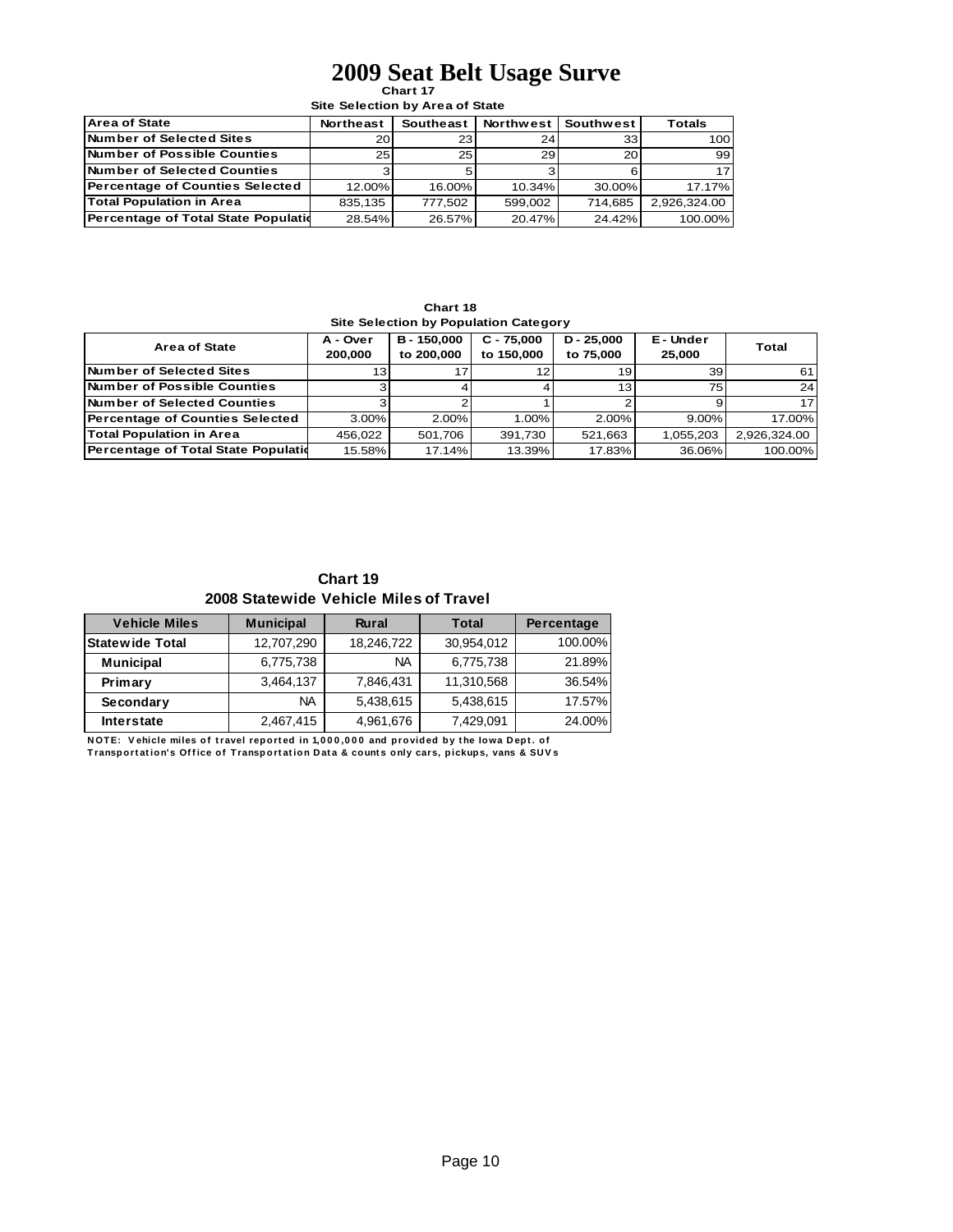## **Chart 20 2009 Seat Belt Usage Survey**

|  | -------- |                             |  |
|--|----------|-----------------------------|--|
|  |          | pril Seat Relt Survey Sites |  |

|                              |                                |                        |                          |                                      |                                               | <b>April Seat Belt Survey Sites</b> |                  |                |            |                |
|------------------------------|--------------------------------|------------------------|--------------------------|--------------------------------------|-----------------------------------------------|-------------------------------------|------------------|----------------|------------|----------------|
| Νo                           | County                         | Area                   | Day                      | Time                                 | Location                                      | City                                | Population       | System         | Observed   | <b>Belted</b>  |
| -1                           | Polk                           | SW                     | TUË                      | 5 PM                                 | Aurora @ Beaver                               | Des Moines                          | А                | м              | 494        | 450            |
| $\overline{\mathbf{c}}$<br>з | Story<br>Story                 | <b>NW</b><br><b>NW</b> | <b>SUN</b><br><b>SUN</b> | 5 PM<br>8<br>AM                      | 6th @ Grand<br>Duff Exit @ Hwy 30             | Ames<br><b>A</b> mes                | D<br>D           | м<br>P         | 76<br>86   | 70<br>76       |
| 4                            | Story                          | <b>NW</b>              | <b>MON</b>               | 3<br><b>PM</b>                       | E23 @ Hwy 69                                  |                                     | D                | S              | 84         | 72             |
| 5                            | Story                          | <b>NW</b>              | <b>MON</b>               | $\overline{7}$<br>AM                 | E63 @ Hwy 65                                  |                                     | D                | s              | 22         | 19             |
| 6                            | Polk                           | SW                     | <b>SUN</b>               | 12<br><b>PM</b>                      | 7th & Grand                                   | Des M oines                         | А                | м              | 116        | 96             |
| -7                           | Story                          | <b>NW</b>              | <b>SAT</b>               | PM<br>5                              | Hwy 133 @ Hwy 30                              |                                     | D                | P              | 72         | 70             |
| 8                            | Dallas                         | SW                     | <b>MON</b>               | PM<br>5                              | Hwy 141 @ Hwy 210                             |                                     | Α                | P              | 45         | 44             |
| 9                            | Polk                           | SW                     | TUE                      | 4<br>PM                              | Hwy 160 @ Hwy 69                              | Ankeny                              | Α                | P              | 206        | 184            |
| 10                           | Story                          | <b>NW</b>              | <b>SAT</b>               | 8<br>AM                              | Hwy 210 @ Hwy 65                              |                                     | D                | P              | 29         | 25             |
| 11                           | Story                          | <b>NW</b>              | SAT                      | 12<br>PM                             | Hwy 210 @ Hwy 69                              |                                     | D                | P<br>P         | 83         | 77             |
| 12                           | Story                          | NW<br>SW               | <b>SAT</b><br><b>MON</b> | 12<br><b>PM</b><br>9                 | Hwy 65 @ Hwy 30                               |                                     | D<br>Α           | Р              | 59<br>32   | 52             |
| 13<br>14                     | Polk<br>Story                  | <b>NW</b>              | TUE                      | AM<br>2<br>PM                        | Hwy 945 @ Hwy 931<br>I-35 Exit #123           |                                     | D                |                | 20         | 30<br>17       |
| 15                           | Polk                           | SW                     | <b>MON</b>               | 1 PM                                 | I-35 Exit #92                                 |                                     | A                |                | 70         | 62             |
| 16                           | Polk                           | SW                     | SUN                      | 10<br>AM                             | I-35 Rest Area                                |                                     | Α                |                | 13         | 13             |
| 17                           | Story                          | <b>NW</b>              | <b>MON</b>               | 11<br>AM                             | I-35 Rest Area                                |                                     | D                |                | 32         | 30             |
| 18                           | Dallas                         | SW                     | <b>SAT</b>               | 10<br>AM                             | I-80 Exit # 110                               |                                     | Α                | 1              | 139        | 132            |
| 19                           | Polk                           | SW                     | <b>SAT</b>               | 12<br><b>PM</b>                      | I-80 Exit # 143                               |                                     | А                | -1             | 152        | 133            |
| 20                           | Polk                           | SW                     | SAT                      | <b>PM</b><br>$\mathbf{1}$            | Indianola Ave @ SE 8th                        | Des Moines                          | Α                | м              | 131        | 103            |
| 21                           | Story                          | <b>NW</b>              | <b>SAT</b>               | 3<br><b>PM</b>                       | J Ave. @ 6th                                  | Nevada                              | D                | м              | 50         | 45             |
| 22                           | Story                          | <b>NW</b>              | SAT                      | 10<br>AM                             | Main @ Clark                                  | Ames                                | D                | м              | 154        | 140            |
| 23                           | Polk                           | SW                     | <b>SUN</b>               | PM<br>$\mathbf{1}$                   | Meredith @ Merle Hay                          | Des M oines                         | Α                | м              | 464        | 407            |
| 24                           | Clarke                         | <b>SW</b>              | THU                      | PM<br>6                              | E Washington @ Main St                        | Osceola                             | Е                | M              | 66         | 64             |
| 25                           | Decatur                        | SW                     | WED                      | 2<br>PM                              | J 12 @ Hwy 69                                 | Weldon                              | Е                | P<br>P         | 67         | 60             |
| 26<br>27                     | Warren<br>Clarke               | SW<br>SW               | <b>SUN</b><br>WED        | PM<br>$\mathbf{1}$<br>6 PM           | Hwy 28 @ Hwy 92                               | M artensdale                        | А<br>Е           | P              | 46<br>296  | 45<br>287      |
| 28                           | Decat ur                       | SW                     | <b>SUN</b>               | 10<br>AM                             | Hwy 34 @ Hwy 69<br>I-35 Exit #12              |                                     | Е                | п              | 22         | 22             |
| 29                           | Decat ur                       | SW                     | WED                      | PM<br>4                              | I-35 Exit #22                                 |                                     | Ε                | ı              | 23         | 21             |
| 30                           | Decat ur                       | SW                     | <b>SAT</b>               | 3<br><b>PM</b>                       | J 20 @ R69                                    | Garden Grove                        | Е                | s              | 11         | 10             |
| 31                           | Decat ur                       | SW                     | THU                      | <b>PM</b><br>2                       | J 66 @ Hwy 69                                 | Davis City                          | Е                | s              | o          | $\mathsf o$    |
| 32                           | Warren                         | SW                     | <b>SUN</b>               | 8<br>AM                              | R 57 @ Hwy 92                                 |                                     | А                | S              | 25         | 22             |
| 33                           | Decat ur                       | SW                     | THU                      | <b>PM</b><br>4                       | West Jct. Hwy 69 @ Hwy 2                      | Leon                                | Е                | P              | 103        | 93             |
| 34                           | Pottawattamie                  | SW                     | <b>MON</b>               | <b>PM</b><br>12                      | 9th Ave. @ S 16th                             | Council Bluffs                      | с                | м              | 221        | 213            |
| 35                           | Pottawattamie                  | SW                     | TUE                      | <b>PM</b><br>3                       | A Ave & 25th St                               | Council Bluffs                      | с                | м              | 319        | 306            |
| 36                           | Pottawattamie                  | SW                     | <b>FRI</b>               | PM <sub>M</sub><br>6                 | Hwy 191 @ Hwy 83                              |                                     | с                | P              | 121        | 112            |
| 37                           | Pottawattamie                  | SW                     | <b>MON</b>               | 6<br>PM                              | Hwy 6 @ Hwy 191                               |                                     | С                | P              | 138        | 130            |
| 38                           | Pottawattamie                  | SW                     | <b>MON</b>               | <b>PM</b><br>4                       | Hwy 6 @ Hwy 59                                |                                     | $\mathbf C$      | P              | 118        | 109            |
| 39                           | Pottawattamie                  | SW                     | <b>MON</b>               | 10<br>AM                             | Hwy 83 @ Hwy 59                               |                                     | С                | Р              | 80         | 76             |
| 40                           | Pottawattamie                  | SW                     | TUE                      | 5<br>PM                              | Hwy 92 @ Hwy 59                               |                                     | С                | P              | 129        | 118            |
| 41                           | Pottawattamie                  | SW                     | <b>FRI</b>               | 2 PM                                 | $I-29$ Exit #47                               |                                     | С                | $\blacksquare$ | 94         | 92             |
| 42<br>43                     | Pottawattamie                  | SW<br>SW               | TUE<br><b>MON</b>        | PM<br>$\mathbf{1}$<br>8<br>AM        | I-80 Exit #40                                 |                                     | $\mathbf C$<br>C | H<br>ı         | 114<br>135 | 105            |
| 44                           | Pottawattamie<br>Pottawattamie | SW                     | <b>FRI</b>               | <b>PM</b><br>4                       | I-80 Rest Area<br>L 55 @ Hwy 6                |                                     | C                | s              | 62         | 130<br>62      |
| 45                           | Pottawattamie                  | SW                     | <b>MON</b>               | $\overline{c}$<br><b>PM</b>          | M 16 @ Hwy 92                                 |                                     | с                | s              | 40         | 40             |
| 46                           | Buena Vista                    | <b>NW</b>              | WED                      | <b>PM</b><br>3                       | C 49 @ Hwy 71                                 |                                     | Е                | s              | 402        | 390            |
| 47                           | Buena Vista                    | <b>NW</b>              | <b>MON</b>               | 10<br>AM                             | Hwy 110 @ Hwy 7                               |                                     | Е                | P              | 543        | 481            |
| 48                           | Buena Vista                    | <b>NW</b>              | WED                      | 5<br><b>PM</b>                       | Hwy 7 @ Hwy 71                                |                                     | Е                | P              | 332        | 276            |
| 49                           | Buena Vista                    | <b>NW</b>              | <b>MON</b>               | 12<br><b>PM</b>                      | Hwy 7 @ Hwy 71                                |                                     | Е                | P              | 173        | 166            |
| 50                           | Buena Vista                    | <b>NW</b>              | WED                      | PM<br>$\mathbf{1}$                   | Lake @ Third                                  | Storm Lake                          | Е                | м              | 102        | 94             |
| 51                           | Clay                           | <b>NW</b>              | THU                      | PM<br>6                              | 4th @ Grand                                   | Spencer                             | Е                | м              | 192        | 177            |
| 52                           | Clay                           | <b>NW</b>              | THU                      | 4<br><b>PM</b>                       | B 53 @ Hwy 71                                 |                                     | Е                | s              | 11         | 11             |
| 53                           | Clay                           | <b>NW</b>              | THU                      | 2<br>PM                              | Grand @ 18th                                  | Spencer                             | Е                | м              | 535        | 517            |
| 54                           | Clay                           | <b>NW</b>              | <b>FRI</b>               | PM<br>2                              | Hwy 10 @ Hwy 71                               |                                     | Е                | P              | 28         | 28             |
| 55                           | Clay                           | <b>NW</b>              | <b>FRI</b>               | PM<br>6                              | Hwy 18 @ Hwy 71                               |                                     | Е                | P              | 76         | 72             |
| 56<br>57                     | Clay<br>Clay                   | <b>NW</b><br><b>NW</b> | SAT<br><b>FRI</b>        | <b>PM</b><br>$\mathbf{1}$<br>4<br>PM | B40 @ Hwy 71<br>N 14 @ Hwy 18                 |                                     | Е<br>Е           | P<br>s         | 47<br>30   | 46<br>29       |
| 58                           | Franklin                       | <b>NE</b>              | <b>SUN</b>               | 12<br><b>PM</b>                      | 1st @ 1st Ave                                 | Hampton                             | Е                | м              | 73         | 62             |
| 59                           | Franklin                       | NE                     | <b>FRI</b>               | <b>PM</b><br>2                       | C 25 @ Hwy 65                                 |                                     | Е                | S              | 15         | 14             |
| 60                           | <b>Butler</b>                  | NE                     | <b>SUN</b>               | 10<br>AM                             | C 55 @ Hwy 14                                 |                                     | Ε                | S              | 8          | 6              |
| 61                           | Franklin                       | NE                     | WED                      | 1 PM                                 | S14 & Hwy 107                                 |                                     | Ε                | P              | 45         | 34             |
| 62                           | <b>Butler</b>                  | <b>NE</b>              | WED                      | 4 PM                                 | Hwy 14 @ Hwy 20                               |                                     | Ε                | P              | 43         | 27             |
| 63                           | Butler                         | NE                     | FRI                      | 4<br>PM                              | Hwy 14 @ Hwy 3                                |                                     | Ε                | P              | 60         | 57             |
| 64                           | Butler                         | NE                     | WED                      | 6<br>PM                              | Hwy 188 @ Hwy 3                               |                                     | Ε                | P              | 36         | 31             |
| 65                           | Franklin                       | <b>NE</b>              | <b>SUN</b>               | 8<br>AM                              | Hwy 65 @ Hwy 3                                |                                     | Е                | Р              | 98         | 62             |
| 66                           | Franklin                       | <b>NE</b>              | <b>FRI</b>               | 6<br>PM                              | I-35 Exit #165                                |                                     | Е                |                | 66         | 52             |
|                              | 67 Franklin                    | <b>NE</b>              | WED                      | PM<br>3                              | I-35 Exit #170                                |                                     | Е                |                | 7          | $\overline{7}$ |
| 68                           | Butler<br>69 Linn              | <b>NE</b><br><b>NE</b> | WED<br><b>MON</b>        | PM<br>5<br>7<br>AM                   | Main @ Railroad<br>8th Ave @ 2nd              | Allison<br>Cedar Rapids             | Е<br>в           | м<br>м         | 193<br>259 | 140<br>239     |
| 70                           | Linn                           | <b>NE</b>              | WED                      | 8 AM                                 | E 34 @ Hwy 13                                 |                                     | в                | s              | 190        | 183            |
| 71                           | Linn                           | <b>NE</b>              | <b>MON</b>               | 9<br>AM                              | E 70 @ Hwy 151                                |                                     | в                | S              | 30         | 25             |
| 72                           | Linn                           | <b>NE</b>              | <b>MON</b>               | 10<br>AM                             | First Ave @ 29th                              | Cedar Rapids                        | в                | м              | 266        | 251            |
| 73                           | Linn                           | NE                     | <b>MON</b>               | 8<br>AM                              | Hwy 1 @ Hwy 30                                |                                     | в                | P              | 208        | 201            |
| 74                           | Linn                           | NE                     | <b>MON</b>               | <b>PM</b><br>12                      | Hwy 13 @ Hwy 151                              |                                     | в                | P              | 275        | 257            |
| 75                           | Linn                           | <b>NE</b>              | WED                      | 12<br><b>PM</b>                      | Hwy 30 @ Hwy 1                                |                                     | в                | P              | 185        | 171            |
| 76                           | Linn                           | <b>NE</b>              | <b>MON</b>               | 11 AM                                | I-380 Mile Marker 13                          |                                     | В                | $\mathbf{I}$   | 130        | 124            |
| 77                           | Linn                           | NE                     | WED                      | 11 AM                                | I-380 Mile Marker 25                          |                                     | в                | ı              | 90         | 89             |
| 78                           | Scott                          | <b>SE</b>              | <b>MON</b>               | 5 PM                                 | F 55 Exit @ Hwy 61                            |                                     | в                | Р              | 57         | 51             |
| 79                           | Scott                          | <b>SE</b>              | <b>MON</b>               | 1 PM                                 | Hwy 61 @ Hwy 22 Ramp                          |                                     | в                | P              | 80         | 77             |
| 80                           | Scott                          | <b>SE</b>              | <b>SAT</b>               | 7 AM                                 | I-280 Hwy 61 Exit<br>I-80 Exit #284 (Y40)     |                                     | В<br>в           | п<br>H         | 121        | 119            |
| 81<br>82                     | Scott<br>Scott                 | <b>SE</b><br><b>SE</b> | <b>MON</b><br><b>MON</b> | 8<br>AM<br>3<br>PM                   | Kimberly @ Harrison                           | Davenport                           | в                | м              | 60<br>268  | 55<br>265      |
| 83                           | Scott                          | <b>SE</b>              | <b>SAT</b>               | 9<br>AM                              | Locust @ Brady                                | Davenport                           | В                | м              | 260        | 245            |
| 84                           | Scott                          | <b>SE</b>              | <b>MON</b>               | PM<br>12                             | Long Grove Exit @ Hwy 61                      |                                     | в                | P              | 102        | 100            |
| 85                           | Scott                          | <b>SE</b>              | <b>SAT</b>               | 11 AM                                | Y 48 @ Hwy 61                                 |                                     | в                | s              | 168        | 153            |
| 86                           | Washington                     | SE                     | <b>FRI</b>               | 9<br>AM                              | East 7th @ North 4th                          | Washington                          | Е                | м              | 116        | 99             |
| 87                           | Washington                     | <b>SE</b>              | <b>SUN</b>               | 9<br>AM                              | G6W @ Hwy 92                                  |                                     | Е                | s              | 19         | 19             |
| 88                           | Washington                     | <b>SE</b>              | <b>FRI</b>               | 7 AM                                 | Hwy 1 @ Hwy 92                                |                                     | Ε                | P              | 90         | 85             |
| 89                           | Washington                     | <b>SE</b>              | WED                      | <b>PM</b><br>6                       | Hwy 218 Ramp @ Hwy 92                         |                                     | Е                | P              | 124        | 121            |
| 90                           | Louisa                         | <b>SE</b>              | WED                      | <b>PM</b><br>4                       | Hwy 92 @ Hwy 61                               |                                     | Е                | P              | 165        | 160            |
| 91                           | Louisa                         | <b>SE</b>              | WED                      | $\overline{2}$<br><b>PM</b>          | South 4th @ Washington                        | Wapello                             | Е                | м              | 18         | 16             |
| 92                           | Louisa                         | <b>SE</b>              | <b>FRI</b>               | 11 AM                                | X 43 @ Hwy 92                                 |                                     | Ε                | s              | 27         | 27             |
| 93<br>94                     | Wapello<br>Wapello             | <b>SE</b><br><b>SE</b> | <b>SUN</b><br>SUN        | 11 AM<br>7 AM                        | Church @ Richmond<br>East Jct Hwy 34 & Hwy 63 | Ottumwa                             | D<br>D           | м<br>P         | 189<br>64  | 171<br>62      |
| 95                           | Wapello                        | <b>SE</b>              | <b>SAT</b>               | 1 PM                                 | Hwy 137@ Hwy 63                               |                                     | D                | Ρ              | 150        | 147            |
| 96                           | Keokuk                         | <b>SE</b>              | <b>SUN</b>               | 9 AM                                 | Hwy 149 @ Hwy 23                              |                                     | D                | P              | 97         | 91             |
| 97                           | Wapello                        | <b>SE</b>              | SAT                      | PM<br>3                              | Hwy 16 @ Hwy 34                               |                                     | D                | P              | 133        | 131            |
| 98                           | Wapello                        | <b>SE</b>              | SAT                      | 5 PM                                 | T 61 @ Hwy 34                                 |                                     | D                | s              | 103        | 99             |
| 99                           | Wapello                        | <b>SE</b>              | <b>MON</b>               | 1 PM                                 | V 37 (College St) @ Hwy 34 Agency             |                                     | D                | s              | 56         | 45             |
|                              | 100 Wapello                    | <b>SE</b>              | <b>MON</b>               | 3 PM                                 | Wapello St @ Albia Rd                         | Ottumwa                             | Е                | м              | 400        | 364            |
|                              |                                |                        |                          |                                      |                                               |                                     |                  |                | 12,474     | 11,485         |